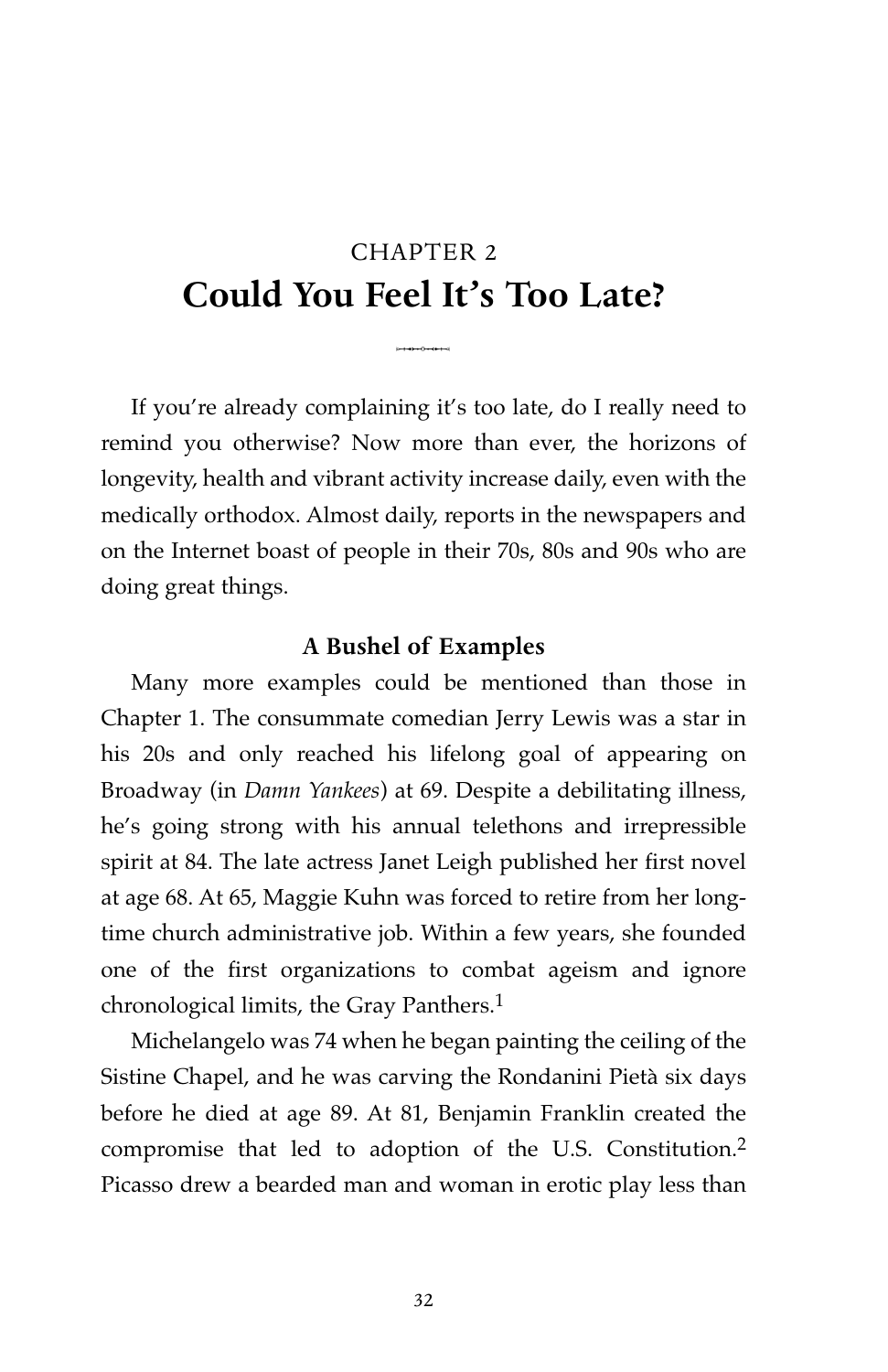two months before he died at 91. Even then, as an art critic comments, "his hand was quick and sure."3

More? The excellent actor and comedian Tony Randall at 81 continued to involve himself in serious Broadway projects. He made headlines in 1995, when at 77 he married a woman 50 years younger than he. They had two children together. Yes, he fathered them!4

Photographer Gordon Parks, who was on the staff of *Life* magazine for many years, said at 83, "I'm a better writer, a better photographer, a better musician—a better everything."5 At 85, Parks told a television interviewer that he felt like he was just beginning.6

He proved it: In 1999, when Parks was 87, he launched a fouryear national traveling retrospective of his photographs. The show included works with completely new media in completely different styles. As if this wasn't enough, he was also working on his seventeenth book.7

Martha Graham performed until she was 75 and choreographed her 180th work at age 95. Grandma Moses had her first one-woman show when she was 80. Marion Hart, the sportswoman and author, learned to fly at age 54 and made seven nonstop solo flights across the Atlantic. Her last flight was in 1975 when she was 83.8

Do you need a breath? Take a big one, because here I go again. Abraham was 75 when God told him to journey to Canaan. Moses was 80 when he was called to lead the Israelites out of Egypt to the Promised Land.

A little more current look at the long-reigning and resuscitated rock groups and singers in their 60s and 70s—Mick Jagger, Paul McCartney, Leonard Cohen, and many more whose group names sound to me like bad novel titles. Elsewhere in the arts, in 2010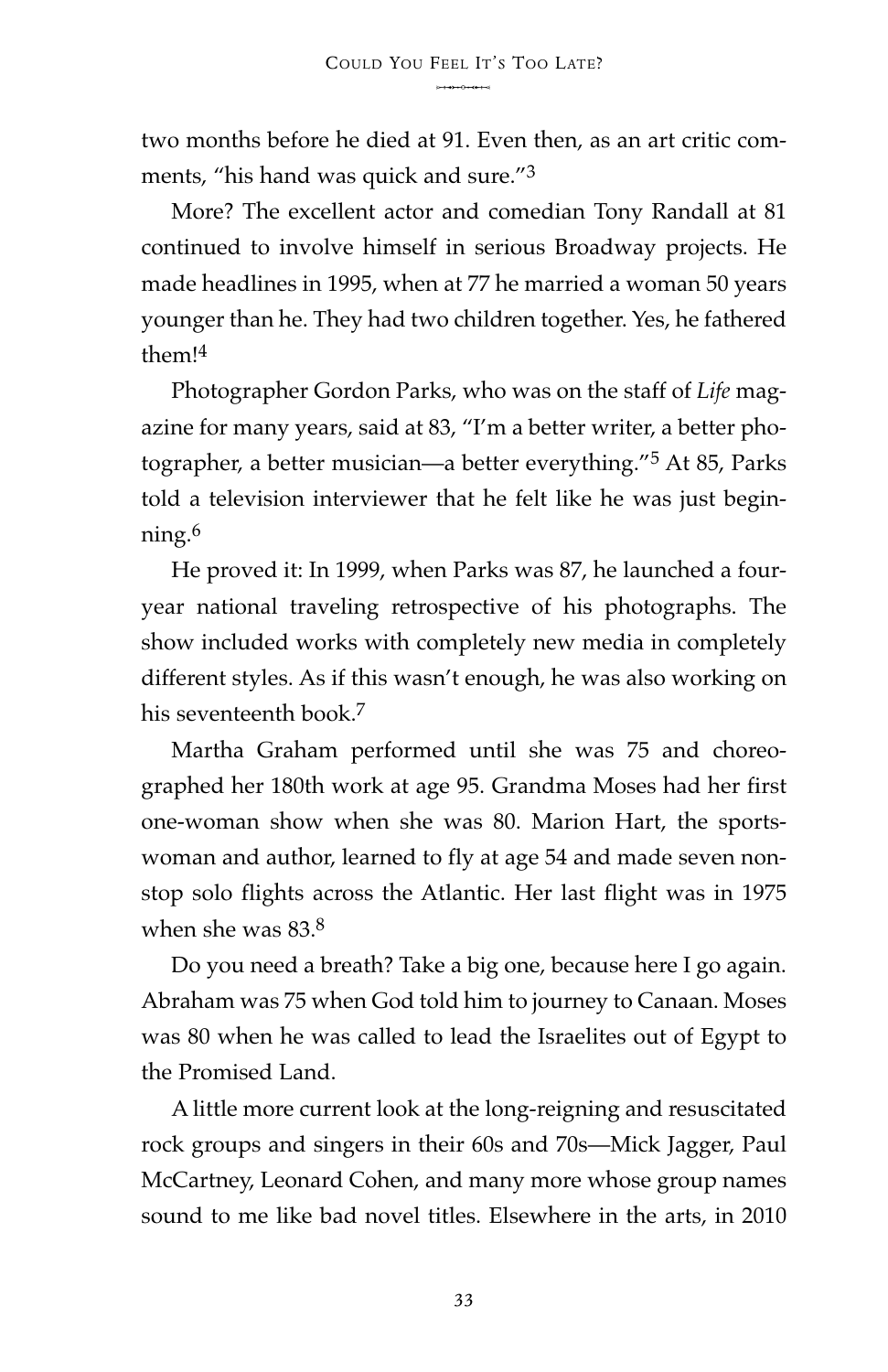Eleanor Ross Taylor, a lifelong poet, won the American Poetry Foundation's prestigious \$100,000 Ruth Lilly Award—at age 90.9 Janet Wolfe founded the New York City Housing Authority Symphony Orchestra in 1971. The jazz drummer and composer Max Roach once said of her that she provided "more work for Black, Hispanic and Asian players than anyone in New York."10 In 2010, at 95, Wolfe was still tuning the strings of the orchestra and vows she will continue bringing music to the city's housing developments.

In painting, Adele Lerner in Long Island, New York, earned her bachelor's degree in fine art at 85. In 2008, at the age of 101, she produced her first art show, and in 2010, at 103, continued to paint and mastered the computer, including email. The contemporary painter Will Barnett, who at this writing is 99 (in 2010), has had more than 80 one-man shows, including one at the Metropolitan Museum of Art in the spring of 2010, and whose works sell for up to \$400,000. Having lost the use of his left leg in a fall, he cannot stand but nevertheless paints three to four hours a day and continues to mix his own paints. His zest for life and art remains intense: "I've seen it all but I want to see more…. I didn't compromise, ever…. The old masters are still alive after 400 years, and that's what I want to be."11

On the athletic front, a recent book called *Second Wind: The Rise of the Ageless Athlete* inspires us to pry ourselves out of the Barcalounger and use our bodies to their full potential. Author Lee Berquist recounts the stories of no-limits athletes. After the age of 80, Don McNelly completed more than 150 marathons; Clarence Bass has the physique of a man 50 years younger—he's 70.12 Other athletes smash limited-thinking body stereotypes. Bodybuilding legend Ed Corney, who appeared with Arnold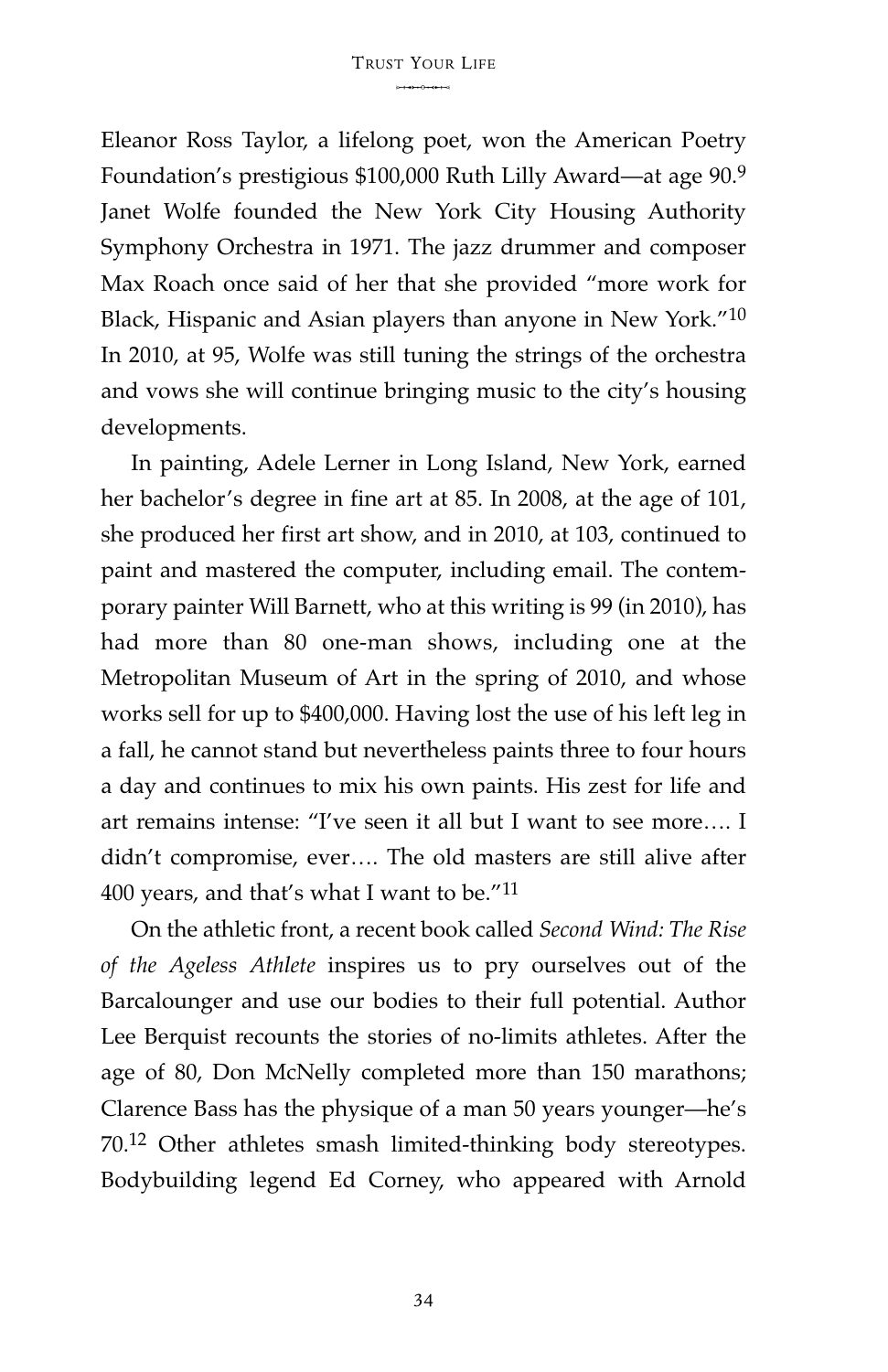Schwarzenegger in the documentary *Pumping Iron,* still trained ferociously in 2010 at age 75—and his muscles looked it.13

Even life as an invalid in a nursing home doesn't have to limit your activity and creativity. At 87, Stewart Elliot lived in a nursing home in Evansville, Indiana. Confined to a wheelchair, he survived two heart attacks and suffers from severe osteoporosis and acute digestive problems.14

Nevertheless, on a manual typewriter that must now be a collector's item, he wrote a weekly column beginning in 2002 for the *Evansville Courier & Press.* Elliot wrote especially about life in a nursing home and the problems of many residents. Throughout his columns, and despite the concurrent ailments of his wife, who also resided in the home with him, he stressed the importance of worthwhile contributions and had a relentless positive attitude.15 Elliot's words, and the emphasis on giving, are mightily inspirational, are they not?

#### **Late Bloomers**

These individuals show that we can, with enough interest, passion and desire, continue enacting our dreams for a long, long time. Some people, though, don't get to them until rather late, if not in God's then in the world's eyes. Connie Goldman and Richard Mahler wrote a wonderful book titled *Secrets of Becoming a Late Bloomer*, and the 14 secrets include those of attitude, forgiveness, work, health, humor, creativity and spirituality. In the Foreword, Ken Dychtwald called for a shift in our perspective:

The antiquated view of maturity as a period of stagnation and decline must be replaced once and for all with the reality that the latter part of life is an exciting time of growth, productivity and newfound pleasures—if we know the secrets of becoming a Late Bloomer.<sup>16</sup>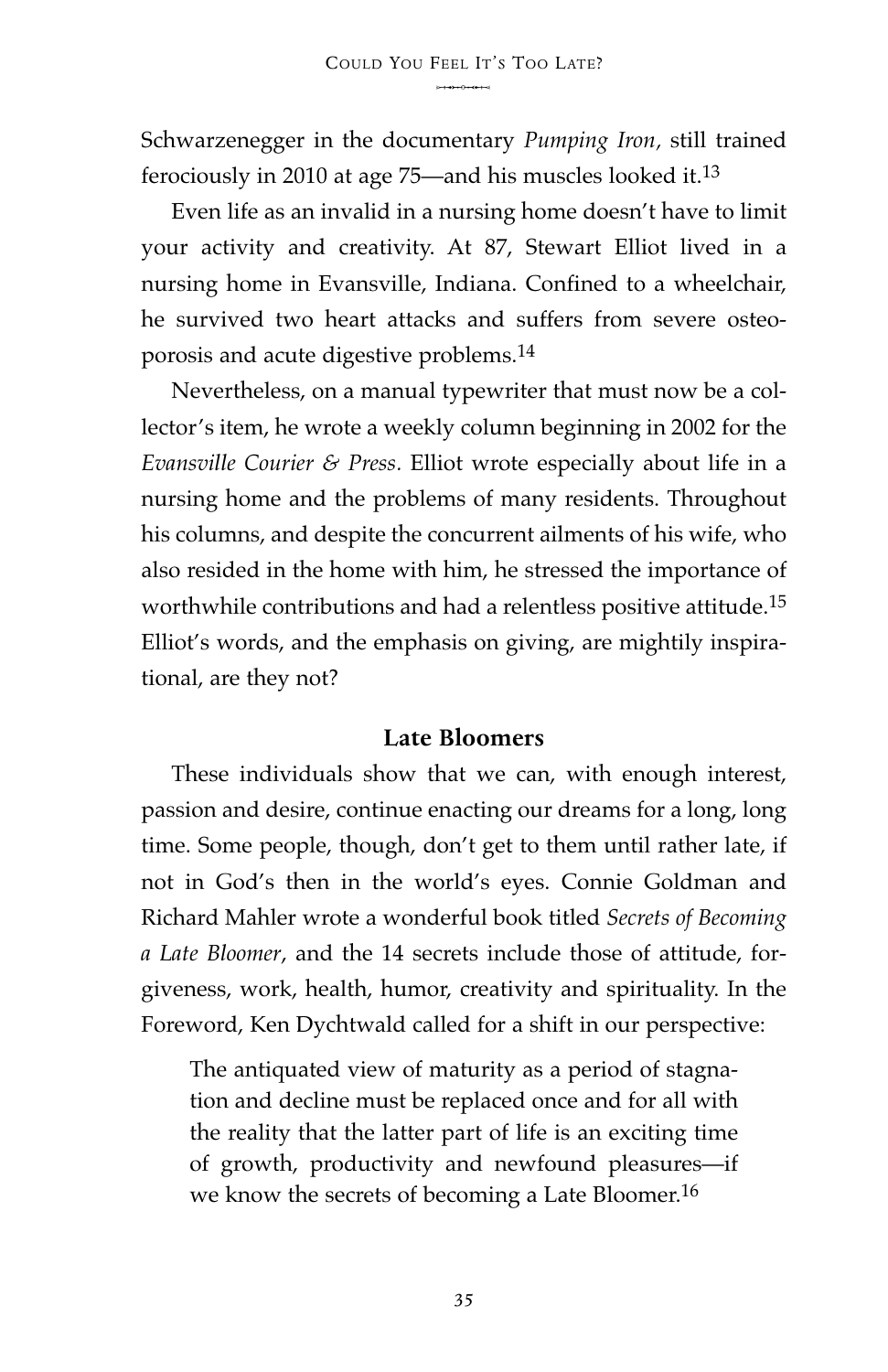One of my most cherished volumes is a board book for young children. I discovered it in adulthood and, given my history, identify mightily with the main character. *Leo the Late Bloomer* is a tiger who couldn't do anything right. His animal friends could all read, write, draw, speak and eat neatly. Not Leo. His father grew impatient and angry, but his mother gently advocated patience. Through winter and summer, Leo didn't bloom. Then "one day, in his own good time, Leo bloomed!" He could now read, write, draw, eat decently and speak. He exclaimed, "I made it!"<sup>17</sup>

In the grown-person part of my library, another favorite book is called, aptly enough, *Late Bloomers*. It's by the *New Yorker* writer Brendan Gill, and in the Introduction earlier I listed some of his 74 well-known and history-changing people from every area of life. They all made great contributions, as Gill shows in his profiles of their lives. And they all had one thing in common: they "bloomed" late.

Here are more of the people in Gill's book, and I bet you had no idea: Harry Truman, Paul Cezanne, R. Buckminster Fuller, Julia Child, Ed Sullivan, Charles Darwin, Colonel Harland Sanders, Pope John XXIII, Edward VII, Mary Baker Eddy, O. Henry, Mother Teresa, Miguel Cervantes, Jonathan Swift, Charles Ives, Edith Wharton, Sir Alexander Fleming.18

Gill is unfazed by their lateness. In fact, he applauds it and even maintains why it's needed:

The lateness is every bit as significant as the blooming.… [I]t has to do with the moment in time at which we discover, whether through an event dictated by forces outside ourselves or by a seemingly spontaneous personal insight, some worthy means of fulfilling ourselves.19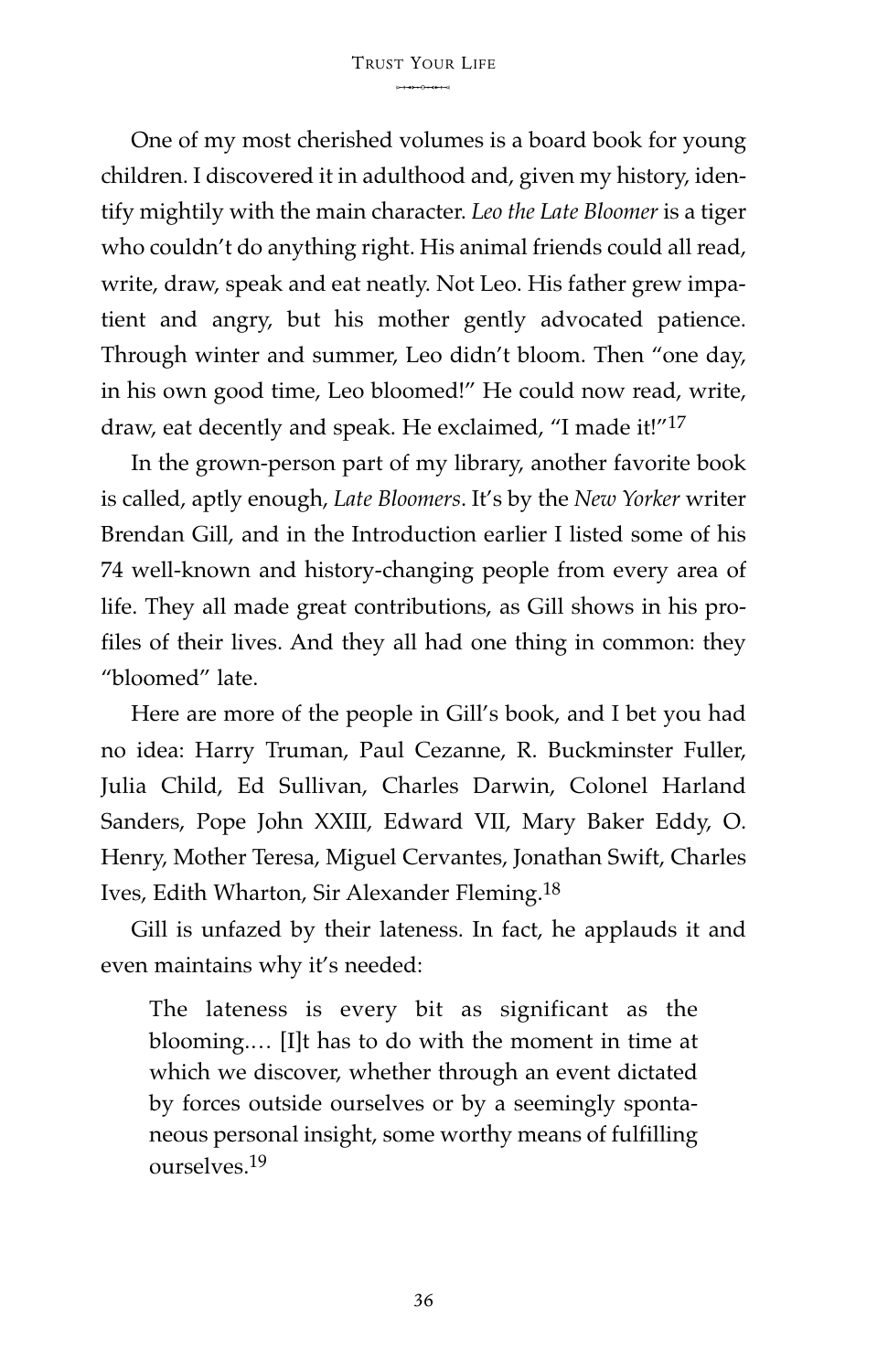Gill makes a startling assertion: The age at which we make this discovery is an irrelevance.<sup>20</sup>

In other words, a particular age, despite our culture's constraints and judgments, doesn't affect our desire for fulfillment, the means we choose and must have, or our talent for accomplishing what we desire.

Late bloomers, as Gill's profiles show, may be in their 40s, 50s, 60s, 70s or 80s. Who are they?

They are people who at whatever cost and under whatever circumstances have succeeded in finding themselves…. If the hour happens to be later than we may have wished, take heart! So much more to be cherished is the bloom.21

Could it be that late bloomers flower bigger?

You protest: These are famous people, exceptionally talented people, not ordinary like us. Okay, a few others.

At 64, when many people are ready to throw in the towel, spread it on their couch, and plunk down, Bill Weinacht began running. He had run as a youngster but stopped for 50 years. When he resumed, he started amassing state medals and went on to world events. In Japan, he finished first place in the 100 and 200 meters and set a world record. He was 76.

Three weeks after these accomplishments, Bill had triple bypass heart surgery. After four months (would you believe?), he was running again and racking up the medals. At 84 he competed in the South Florida Senior Games, doubtless winning more medals.

What's Bill's secret? "The first thing I do in the morning … is read an inspirational passage from *Daily Word*. It sets the mind thinking right. I get eight hours of sleep every night. I like to think of myself as being overly enthusiastic, an optimistic person."22 A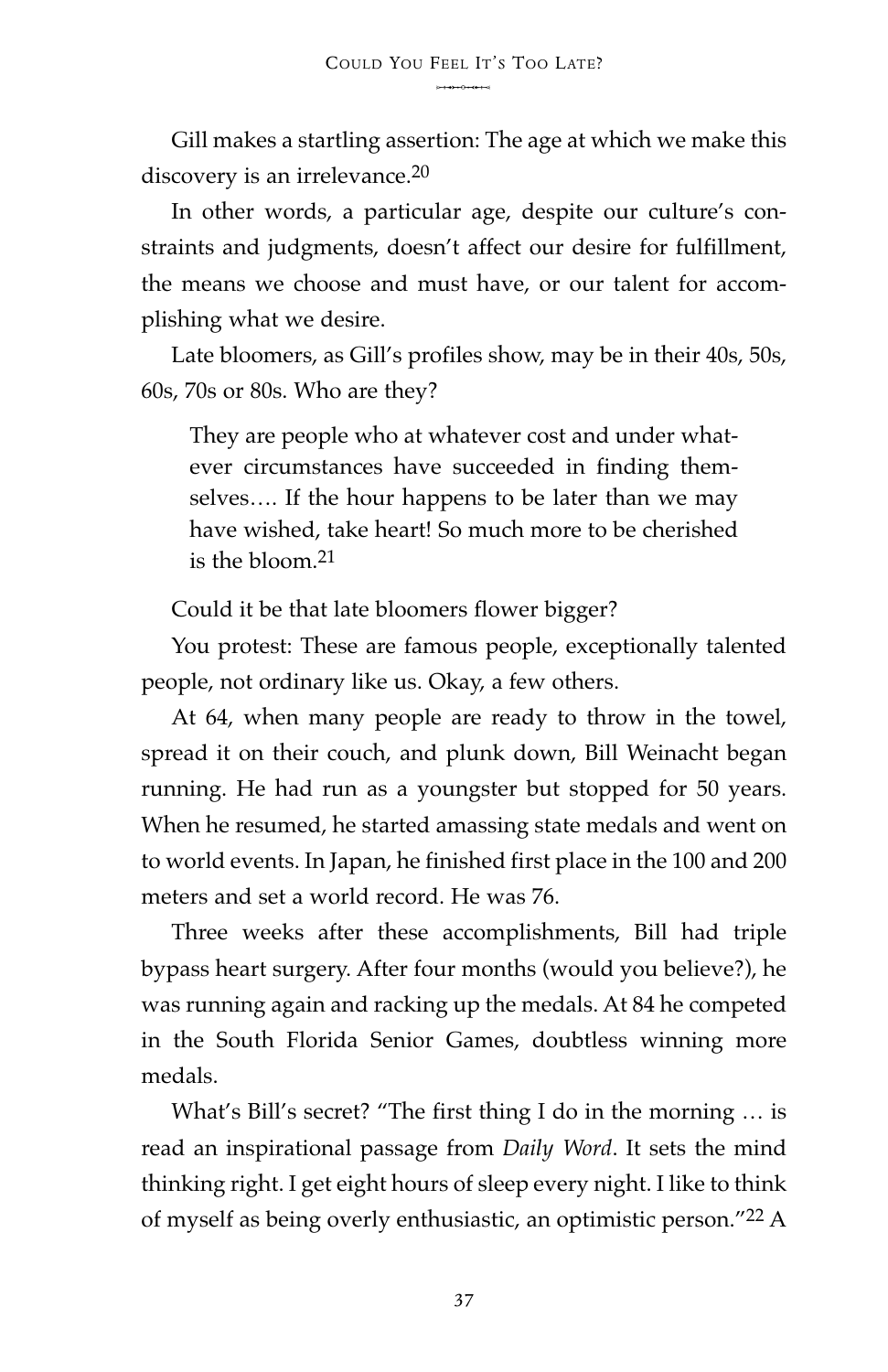50-year hiatus, the length of some people's entire lifetimes, did not hold Bill back, nor did his serious illness. He refused to see time, age or his physical condition as restricting or blocking him.

In a professional networking group I belonged to, a woman who had a going Internet business selling handmade crafts and jewelry shared something none of the group had suspected. Terry said:

Only in my 30s did I realize I could achieve anything. Before then, I plodded along haphazardly. When I was 32, I started tennis lessons. This is definitely not an early age to start any sport. Well, soon I got the competition bug, and I started practicing six to seven hours a day. In spite of those teenage stars, somehow my age didn't interfere, or my idea of what old was.

As I got better, I started believing I could achieve, and I competed in the circuit. Within several years, I kept beating all those nymphs. When I finally retired, I had three shelves of trophies and prizes, a scrapbook of clippings, and a name in the Western circuit.

Several of my clients began doctoral programs in their 60s. One, Stan, after a successful career as a salesman of office equipment, started at 77. Another client, whose attitude is very much like octogenarian columnist Stewart Elliott's, began—hard to believe—when she was 84. A particularly demanding program, it was largely self-directed, in which you're required to design your own courses and attend many seminars in different geographical areas. Evelyn completed most of her seminars and some of the courses and lined up her research subjects for her dissertation. Not only that, she had a very ill husband at home and took the bus an hour each way for our visits.

I was impressed with Evelyn from the outset, and not just because she chose to go back to school when she did. Like Elliott,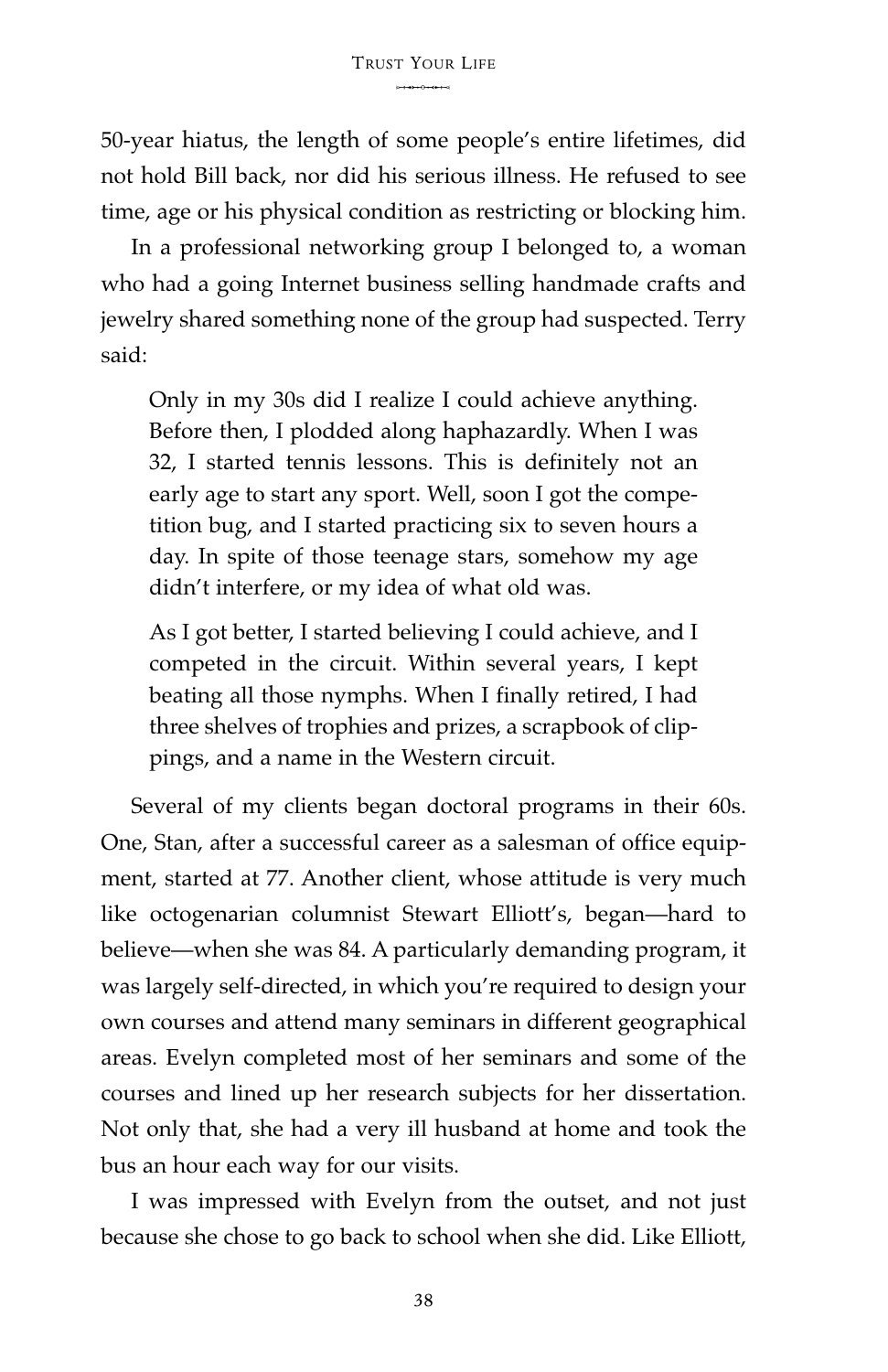she put to shame the prevalent belief that to get old is to lose your mind. Her writing was excellent and thoughtful, her understanding of difficult concepts remarkable, and her questions and observations piercing. She followed through with our work, doing research, writing new material, and sending me emails (yes, she mastered the tech-marvels too), more thoroughly than other clients with half her problems.

Even more—she volunteered at a nearby hospital, working with preschool children, and continued to volunteer at the voting board in her neighborhood. When I walked her to the bus stop, she moved so briskly I could hardly keep up with her.

Can you stand two more examples? These are of writers, buoyant reminders of principles that apply to us all.

Prompted by her children's questions about family roots, a grandmother in New Jersey started writing at age 59. She based her first novel, and most of the succeeding ones, on the experiences of Jewish immigrant families in the United States. For 25 years, Belva Plain, the prolific and popular romance writer, steadily produced best-sellers, about a book a year, and she wrote everything by hand. Born in 1919, she passed in 2010 at age 95. Twenty of her novels were on the *New York Times* best-seller lists, and 30 million copies of her books are in print, with translations in 22 languages. Her most recent work appeared in hardcover in 2008 and was followed by audio, e-book and paperback editions.23

Another woman writer has an equally impressive, although different, story. A Kansas native, Jessie Foveaux attended a writing class at age 80 at an adult learning center. For class assignments she wrote memoirs of her childhood and life in Middle America. The memoirs circulated among her friends for nearly 20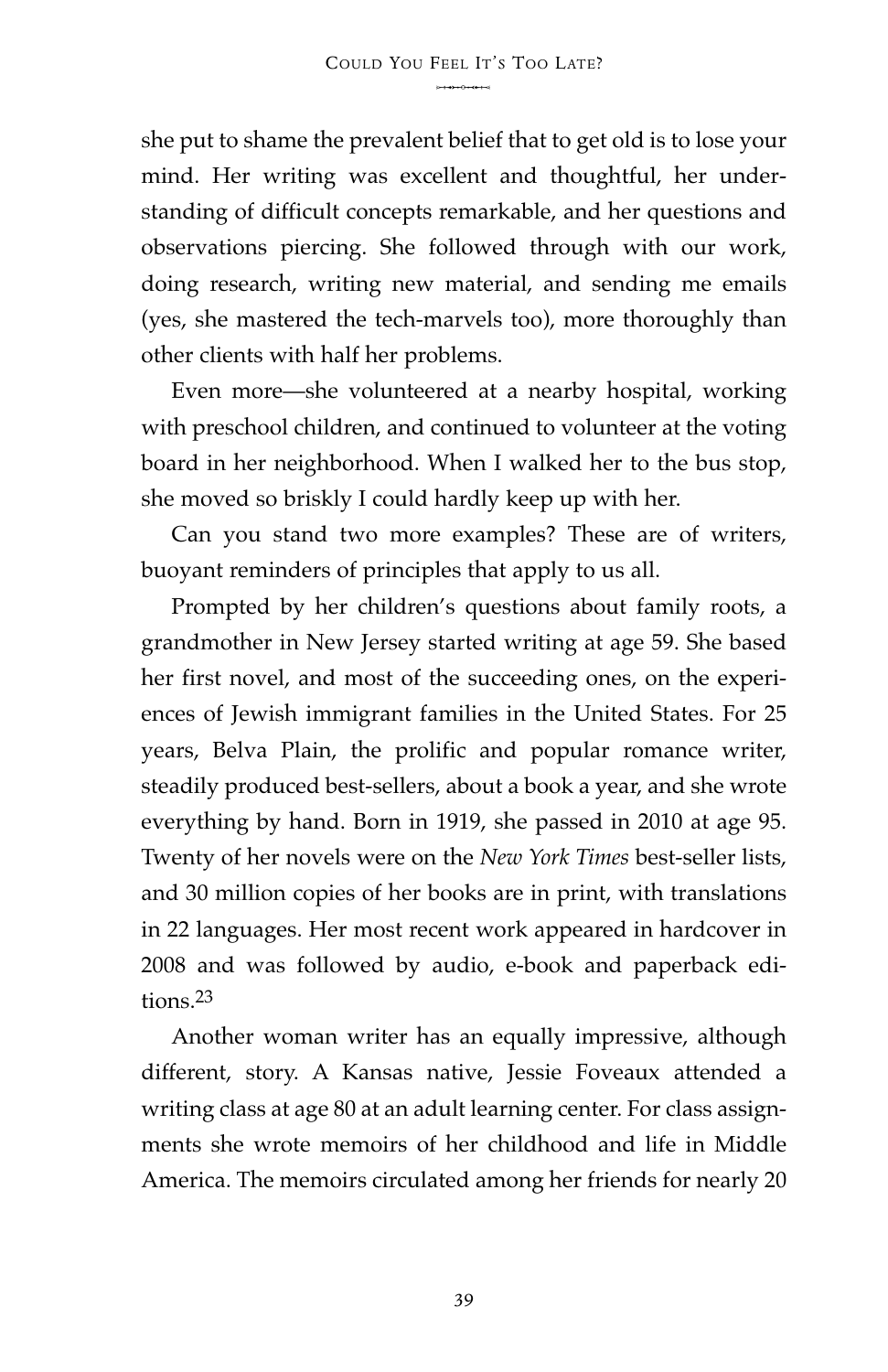years. Then, in 1997, Foveaux's creative writing teacher at the learning center sent an excerpt to a *Wall Street Journal* reporter.

Foveaux's story was featured on the front page, and the publicity immediately attracted several New York City publishers, resulting in a contract for \$1 million from Warner Books. Both hard and softcover editions came out later that year. Foveaux began her second book almost immediately and was working on it when she passed at 100 two years later.<sup>24</sup>

A startling example was J. L. Hunter "Red" Rountree, who began a successful career at age 86—as a bank robber. He gained a fortune through his Houston, Texas, Rountree Machinery Company and eventually lost the company and his fortune, citing these as his motivation for his second and new career. Unfortunately, he wasn't that good at it, because he was caught and served time for all three robberies and died in prison at 92. When asked why he robbed banks—and maybe this is the point—he replied, "It's fun. I feel good, awful good."25

I'm not suggesting you follow Ol' Red's trail. But he sure proves that it's never too late to follow your daring Dreams. In Red's case, he had to live with the dubious fruits, or I should say consequences, of his Dreams.

Since 1970, the number of people who live to 100 or over has doubled every decade.26 A newspaper article in 1996 featured several of these remarkable people across the country. A 100-yearold woman in Missouri worked 40 hours a week as a columnist and proofreader on an Independence newspaper. Another woman, 102, who lived in California, maintained a mountaintop studio where she created artwork and pottery displayed in galleries and museums around the world. A Los Angeles businessman built a multimillion-dollar business and has given \$5 million to charity. At 102, handsome and dapper in a suit and tie,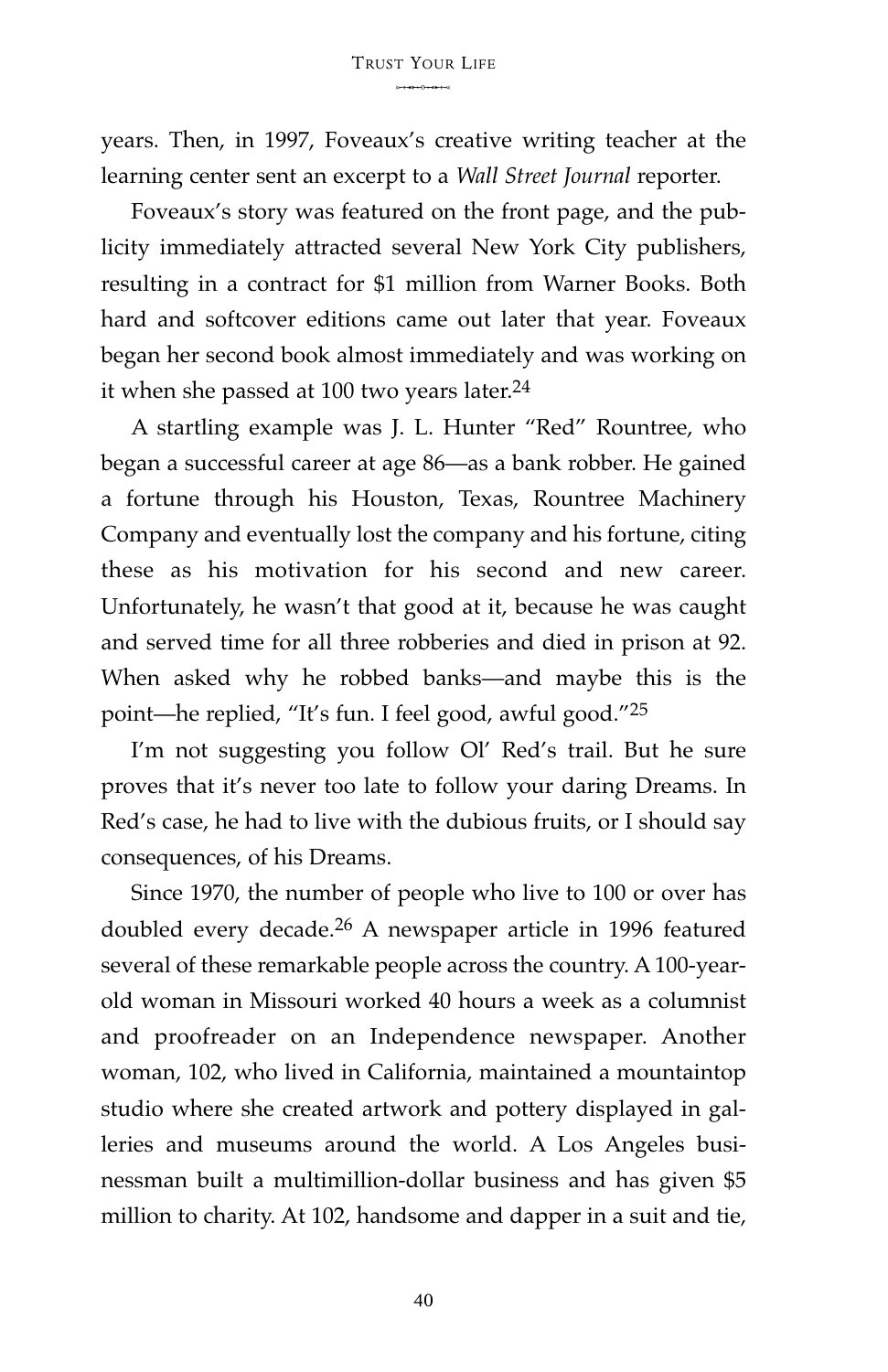he said, "With my sharp mind, I knew I should go into contracting. Ever since, I've had a reputation as Numero Uno."27

A more recent national study of centenarians shows they are active, socially involved, surprisingly healthy, and interested in many activities. At 105, one woman wrote her memoirs and continues to write, and at 106 another holds the world record for shot put and competes in the Senior Games.28

As the director of the Alliance for Aging Research commented, "The centenarians are helping to stretch our sense of human potential. If people live to 100, how can you think of a person as 'used up' at 65?"<sup>29</sup>

I bombard you with all this information and legions of astounding people to show you that "too late" is only a state of mind. We mark and dread "the big This-0, the big That-0," as if each turn is a milestone of dread. When I was about 12, a neighbor's daughter turned 19. I looked at her and thought, Disgusting! I *never* want to be that old! Here I am, at a decadeslater 0, and more active, healthy, productive (and publishing), if I do say so, than ever. I expect no reason in the world to stop.

For every terminal couch potato, there's another person, probably older than you, who has cast off a mislabeled past history and is living life wholly, vibrantly, victoriously. Each of the people I've talked about had one thing in common: They didn't accept that it was "too late" to do what they wanted to do.

#### **You've Got Time**

Stan, whom I mentioned earlier, was 77 when he came to me for help with his doctoral coursework and looked forward to our working together on his dissertation. Stan didn't let his age deter his lifelong goal of getting a Ph.D. "I've had this Dream," he said, "all my life. No one in my family ever even went to college, and I told myself I was going to get the highest degree they gave."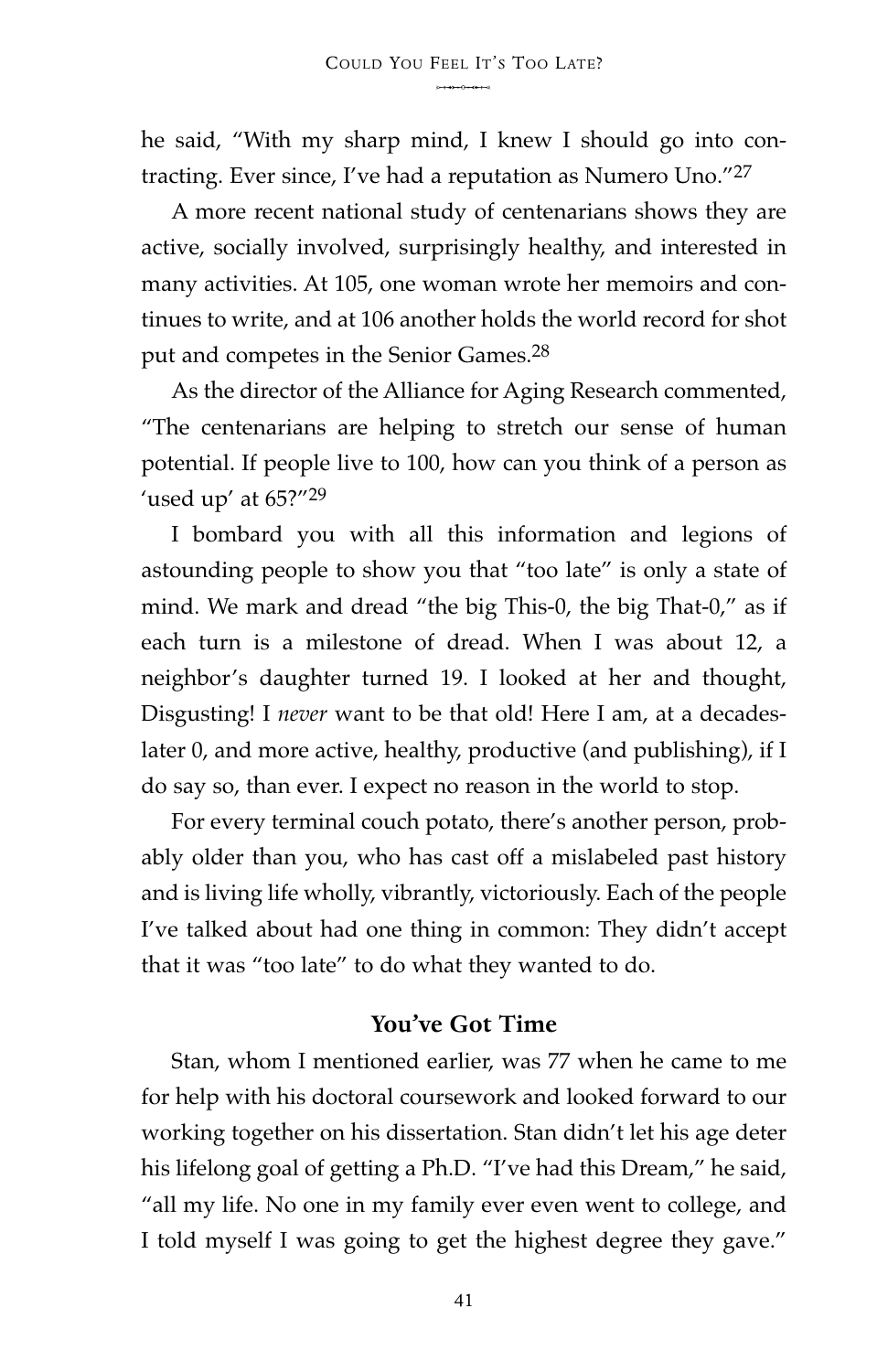He'd been a successful businessman, but the Dream never left him. When he retired from business, he began graduate school.

Stan said he'd like to complete it in a year, and if he didn't, it was all right.

"After all," he chuckled, "I've got time." He meant it.

Stan saw no barriers or boundaries of age, limitation or energy. Apparently the university that accepted him didn't either.

A former client, whom I worked with on his master's degree, has become a good friend and role model to many. When David Johnson at age 71 was awarded the master's in social work, he decided not to continue to the doctorate but to return to a passion he'd had from his early teens. After practicing social work for several years on the East Coast, he moved back to California, where, at age 21, he'd been the first African American to study with Ansel Adams at the California School of Fine Arts.

David never stopped photographing, and after several detours (although not mistakes, as we know), he resumed his boyhood Dream. Johnson's photographic career spans more than 60 years, and he has become increasingly well-known as a premier photographic historian of the many aspects of African American culture. His work documents the vibrancy and joy of the music and nightlife of San Francisco's Fillmore District. This was the American jazz "Harlem of the West" in the 1940s and 1950s, which attracted such stars as Ella Fitzgerald, Louis Armstrong, Duke Ellington and Billie Holiday. Johnson always loved jazz, and he started visiting the clubs and photographing what he saw.

His images include the civil rights movement of the 1960s and 1970s and individuals in politics and culture—Supreme Court Justice Thurgood Marshall, A. Philip Randolph, Paul Robeson, Jackie Robinson, the poet Langston Hughes, Nat "King" Cole,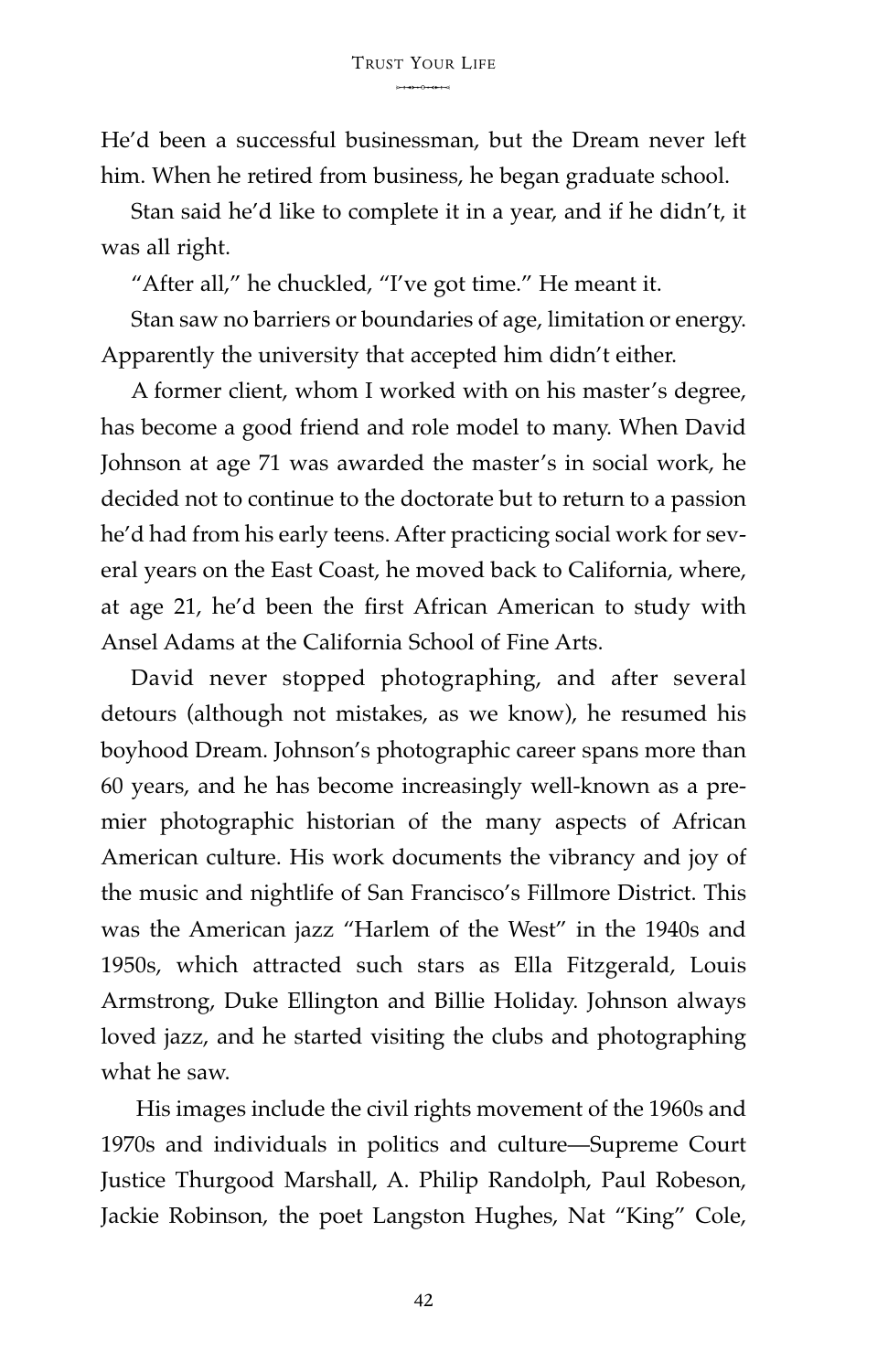Eartha Kitt. Poignant and powerful are Johnson's images of ordinary African Americans—a young boy sitting pensively on a fence; weary civil rights marchers in Washington, D.C.; a father watching his daughter on a carousel; a man lounging in a rundown shop doorway; proud deacons at a storefront Baptist church; and children of two races delighted to pose together, oblivious of their different skin colors.30

Having acquired gallery representation in 2008, David has been featured in several books on the Fillmore District and Ansel Adams, has had many shows, is the subject of newspaper articles and a documentary on his life, and continues exhibiting photographs. Five of his photographs are in the Library of Congress in Washington, D.C. In 2009, on his 83rd birthday, David got married. He and his wife, an author, are extremely happy and working on his autobiography together.

This bio is not a commercial for David (although he certainly deserves it). His story is meant to show you an octogenarian who's broken the senior ceiling. A little while ago, he came East to arrange several shows. When we met for lunch, he looked at least 20 years younger than his age, walked straight and tall with a lively step, and carried a large portfolio like it was a single negative.

Ignoring chronology, David Johnson continues his drive to expand and create (his latest project is learning Spanish). He not only excels at his profession but also shares his expertise and wisdom with younger artists. He proves that expansion of learning, enhancement of craft, and the drive to create and contribute know no age boundaries. Johnson clearly articulates and continues his legacy of the African-American experience. He may not have envisioned his additional legacy—as an inspiration to others of every race, age and creative field.

43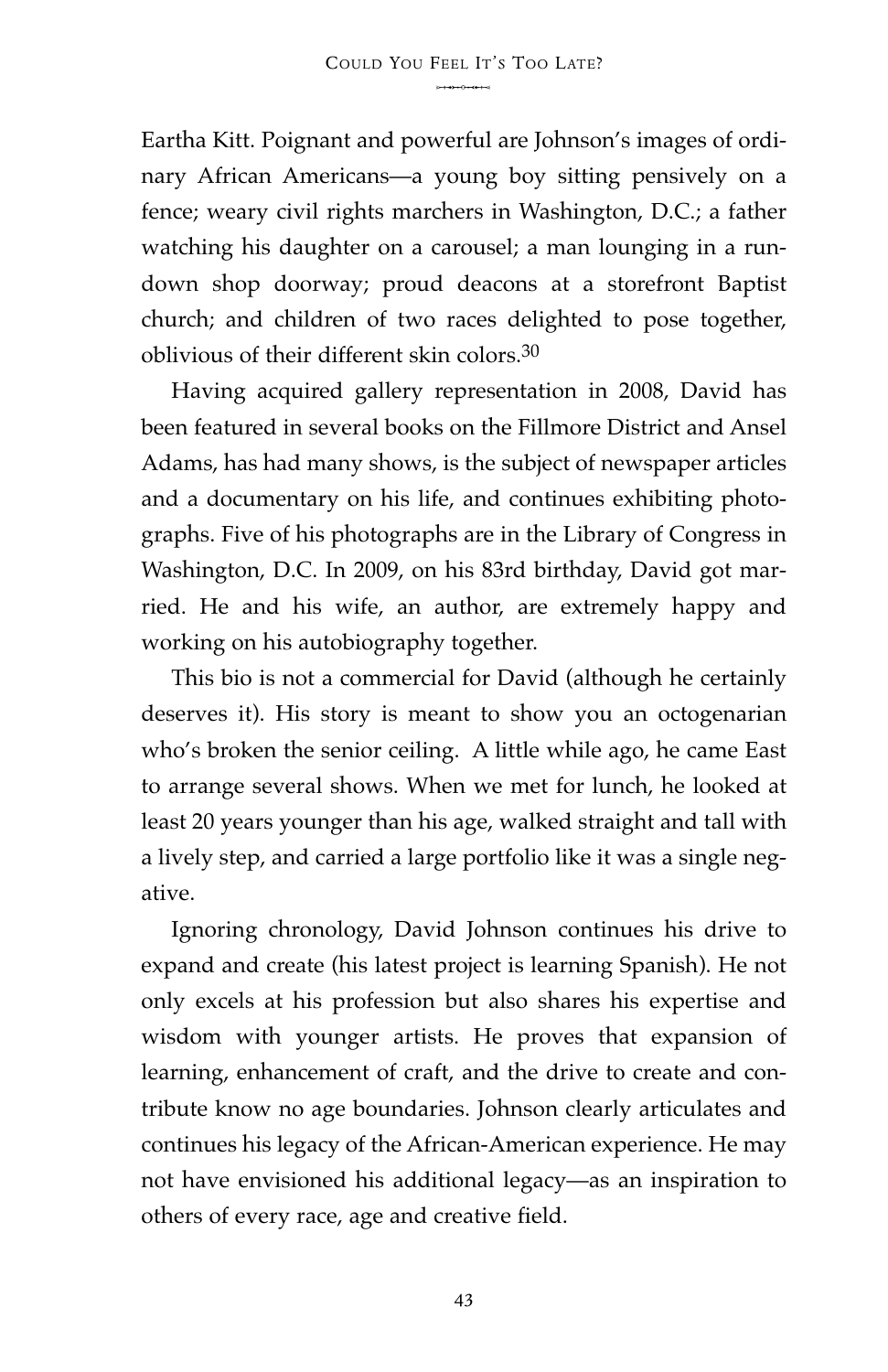David Johnson, the doctoral clients, and others I've told you about prove that our Dreams don't vanish with the years. Julia Cameron, the creativity expert and coach, says that if at 20 you want to write a novel, you'll still want to write it at 80.<sup>31</sup>

Your Dreams don't go away.

They just go underground and keep resurfacing until you're ready.

#### **For Everyone Who Has Will Be Given More ...**

David and the others also proved another point. It's related to a controversial biblical verse that holds many lessons: "For everyone who has will be given more, and he will have an abundance. Whoever does not have, even what he has will be taken from him" (Mt. 25:29).

These words by Jesus are often interpreted, with grumbling that can be heard for miles, as "the rich get richer." What it really applies to is not material things but consciousness. When we believe we already have whatever it is we want, we will have, and when we believe we don't have, we not only don't get, but what we have disappears.

Skeptical? Think of love. When people feel loved and act loving, they experience pleasantness, cooperation, gratitude and love from others. When people feel isolated and act grouchy, they experience unpleasantness, stubbornness, conflict and grouchiness from others, and the few friends they have tend to drift away.

As we believe, so we have and experience. Stan believed, and acted on, the premise that he had all the time, energy, motivation and enthusiasm he needed to reach his goal. David Johnson did, and does, the same. They experienced in kind.

So "For everyone who has" is a self-fulfilling prophecy. If you have faith and believe and feel (even manufacture) that you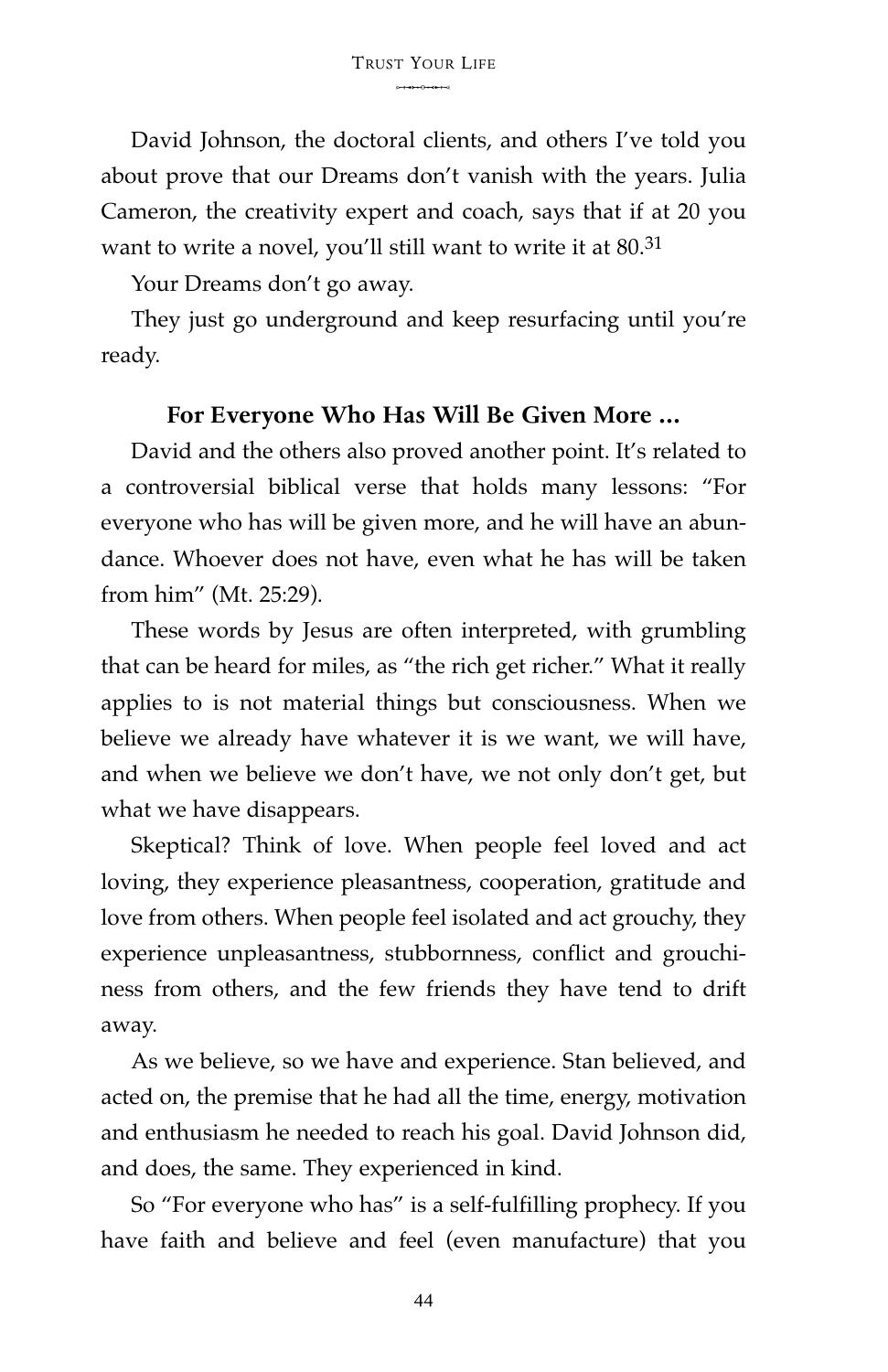*already* have what you desire, you will act like you do. You'll be shown the steps to take and eventually will really feel and experience what you dream of.

#### **What's Age Got to Do With It?**

Stan, David and many others didn't let age hamper them or get in the way. The limits of what constitutes "old" are stretching remarkably. As you've seen by all the examples here, at later, traditional retirement ages and beyond, people embark with relish on second and third careers or all kinds of things they've always wanted to do.

Maybe the "Baby Boomers" should be "Baby Bloomers."

Maybe retirement should be "refire-ment."

The supposed and sanctioned prohibitions, barriers and blocks to many activities at certain ages are being smashed daily. The authors of *Living to 100,* Perls and Silver, run the New England Centenarian Study in Boston, which started in 1994. They tell us that, contrary to earlier prevailing thought, many way-beyond-Boomer older people continue active engagement in business, volunteerism and family life. Centenarians, say Perls and Silver, "paint a stunning picture of the potential of aging. They demonstrate that long life can mean a healthy, enjoyable life … a life of satisfaction."32

Age is indeed a state of mind. The "too late" lament seems to have no lower limit. When a man of about 45 told me he'd always wanted to take piano lessons, and I suggested he start, he cried, "Oh, no, it's too late! I couldn't learn now!" In the park, I saw a 30-year-old mother wheeling two babies and telling her friend she wished she'd gotten into the pastry-catering business she'd always craved. She added, "I couldn't begin now. It's too late."

The great English poet John Milton, author of *Paradise Lost,* wasn't immune to the "too late" chorus. In one of his more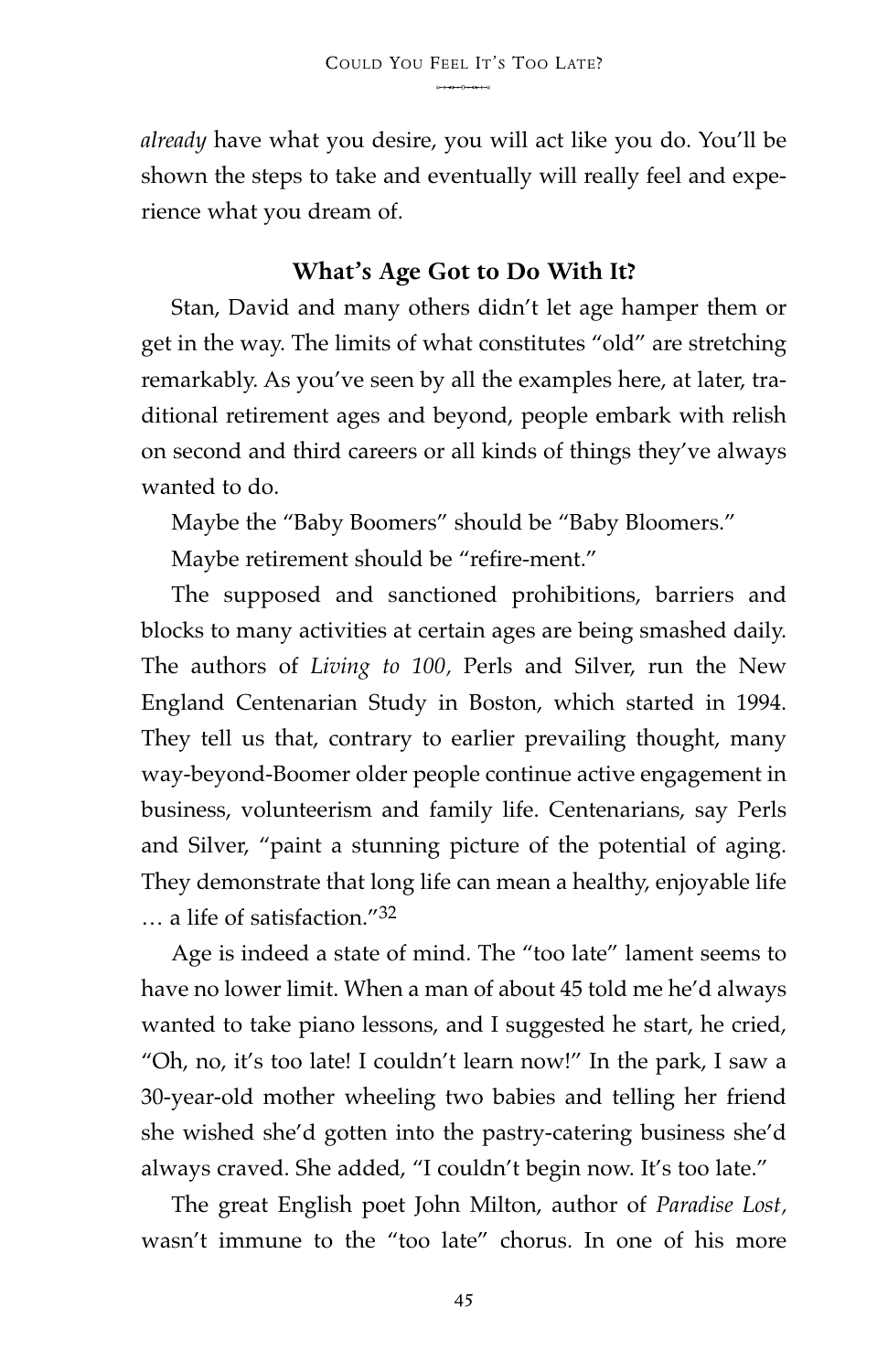famous sonnets (pardon the rearing up of my English lit background), he mourned the passing of opportunity: "When I consider how my light is spent / Ere half my days in this dark world and wide …"33 Translation: Milton felt his life was half over and he'd done nothing with his "light" or talent. How old was he? Although scholars differ as to when wrote this poem, they agree he was between 32 and 47. In either case, relatively young. Incidentally, having become blind at 43, he began *Paradise Lost* when he was age 52 and finished it at 57.34

I recall my own lament when the college classmate (read: nemesis) I spoke of before attained such instant fame. Because of her success, I thought everything was over for me, that I'd never have any chances at publishing, and it was indeed way too late. My age at the time? 21.

The "too-late" bug can bite at any age. It can burrow and get under your skin as depression and fester with its insidious bedfellow, jealousy. When you compare yourself with others, of course, you always come out wanting. That train of thought only leads to more depression and paralysis, the opposite of Bill Weinacht's self-professed attitude of being "overly enthusiastic."

## **An Ageless Principle**

When you trust your life, and God's timetable, you'll realize, with relief, joy and enthusiasm, that there's no such thing as too late. A time-honored quote by the novelist George Eliot should be tattooed on the forehead of everyone over the age of 5: "It is never too late to be what you might have been."

Martha Smock, whose poem "No Other Way" I quoted in Chapter 1, also wrote an essay, "It Is Never Too Late." She counsels us with comfort about our "too late" convictions:

Those who condemn themselves for past actions or failures need to know that it is never too late to be forgiven,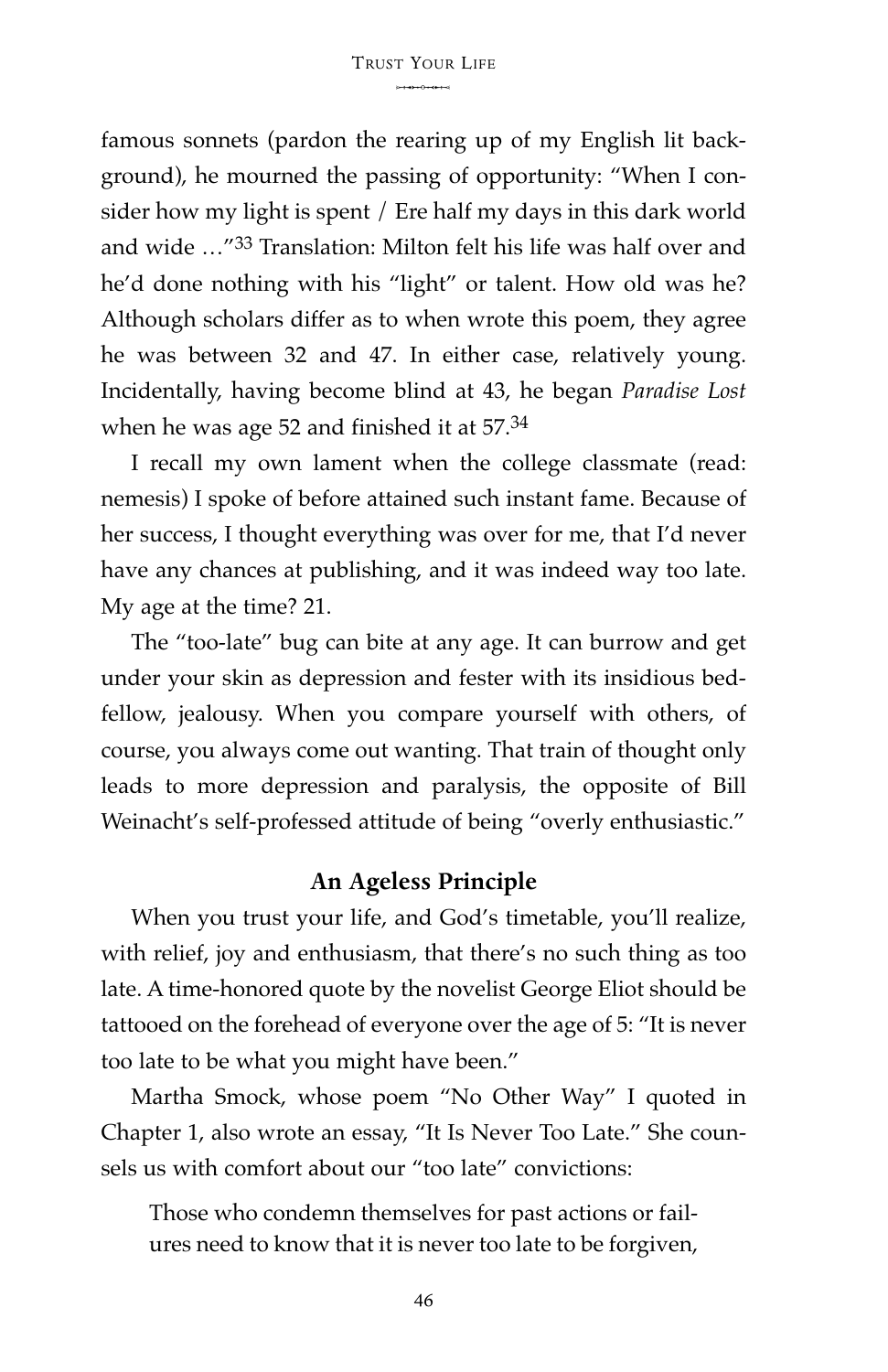to be set free. It is never too late to let go of old ways and begin again… . It is never too late to begin. What has gone before—age, years, doubts, or selfcondemnation—none of these things can deter or dismay us when we live and act on faith.35

Herman Cain, the successful businessman, founder of Godfather's Pizza, speaker and author, never accepted any toolate ideas. Coming from a background of poverty, he rose to executive positions in several companies (his first vice-presidency was at age 34 at the Pillsbury Company), gained national success in business and speaking, and published three books. But Cain felt destined for greater contributions. He looked inside himself for his "new purpose," as he said, and his answer came.

As he held his 15-minute-old first granddaughter, he thought, What do I do to make this a better world? So at age 51, Cain entered the ministry, and four years later founded and continues to oversee centers throughout the country to help at-risk young people in academics, social skills and spiritual development. At 58, he ran for the Senate in Georgia.36

Cain demonstrates that we never need to accept conventions of age, notions of impossibility, or even satisfaction with accomplishments. He completely resisted and rejected the stealthy, apparently incontrovertible beliefs that so many people catch like the flu. They all begin with "You get to be a certain age and …

- You're supposed to think only of retirement.
- You're supposed to start getting all kinds of ailments.
- You're not supposed to entertain the idea of doing all kinds of things, much less break new ground.
- You're supposed to give up your Dream and wail, "It's too late!"

Who says? Don't the people in this chapter, and I'm sure others you can think of, prove the opposite? Age may be a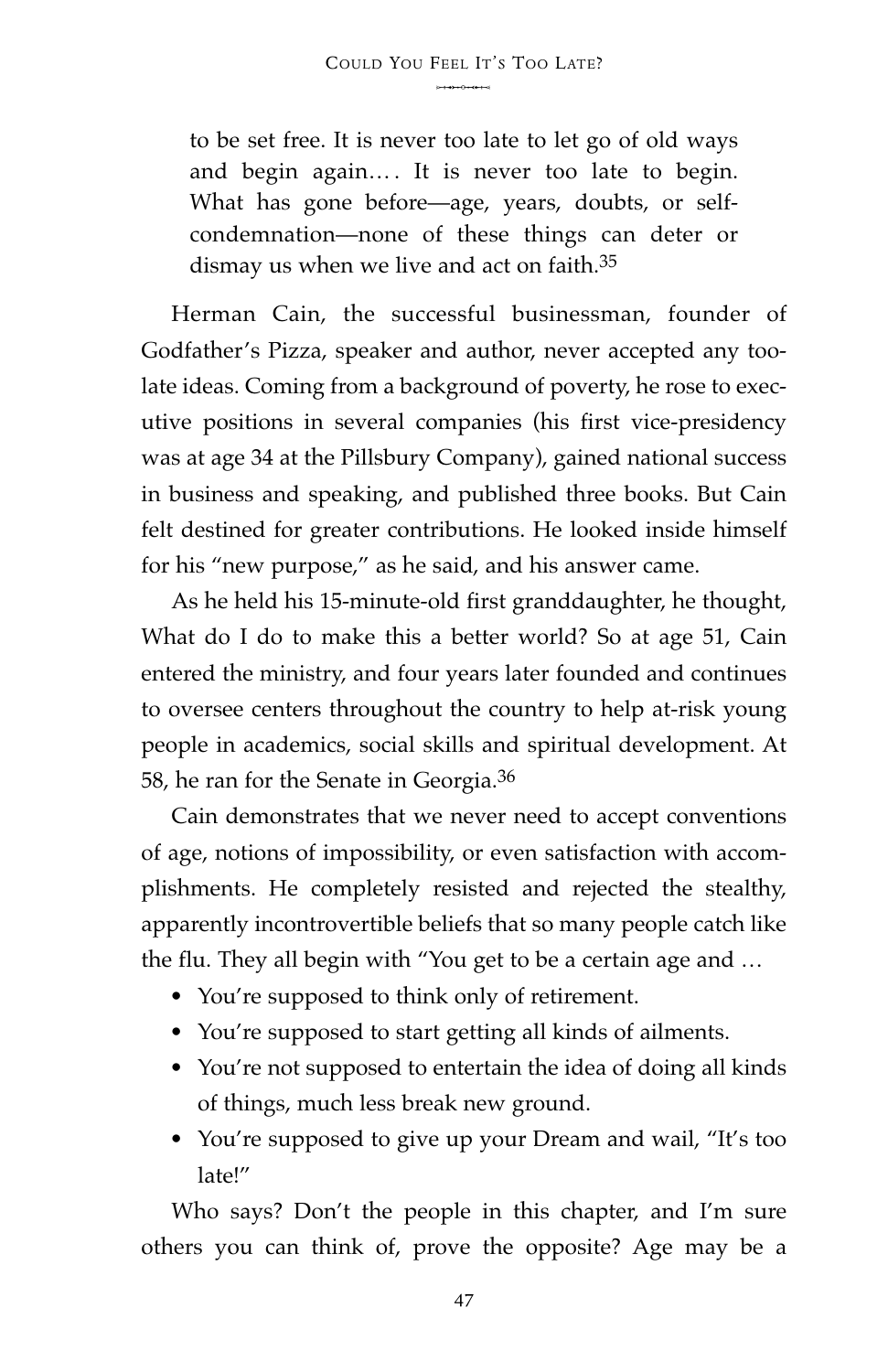chronological fact, but that doesn't mean we have to accept all the usual labels, constraints, restrictions and limiting beliefs and assumptions that our society has enshrined. They are powerless—if we make up our minds that they are.

There's more hope. In her book *The Age of Miracles,* Marianne Williamson, the spiritual teacher and illuminator of *A Course in Miracles,* discusses the growing new attitudes toward middle age, and, as we saw earlier, her words apply as well to more-thanmiddle age:

What is new is how many of us are reaching for something outside [middle age's] culturally prescribed norms…. We can forge a new vision, a new conversation, to take us beyond the limited thought-forms that have defined its parameters for generations.<sup>37</sup>

In support, Deepak Chopra expands on these ideas in a wonderful book whose title can serve as a mantra for all of us. In *Ageless Body, Timeless Mind*, he writes:

You are much more than your limited body, ego, and personality. The rules of cause and effect as you accept them have squeezed you into the volume of a body and the span of a lifetime. In reality, the field of human life is open and unbounded…. Once you identify with that reality ... aging will fundamentally change.<sup>38</sup>

Think about these words. They are true to the degree that you accept them. The examples in this chapter show how "open and unbounded" life can be. I've often heard older people—and you may feel this way yourself—proclaim that they may look a certain age but they feel like 30. A 76-year-old neighbor has a boyfriend 15 years her junior. She told me, slightly blushing, "I'm really a teenager."

If you feel this young, how can it ever be too late?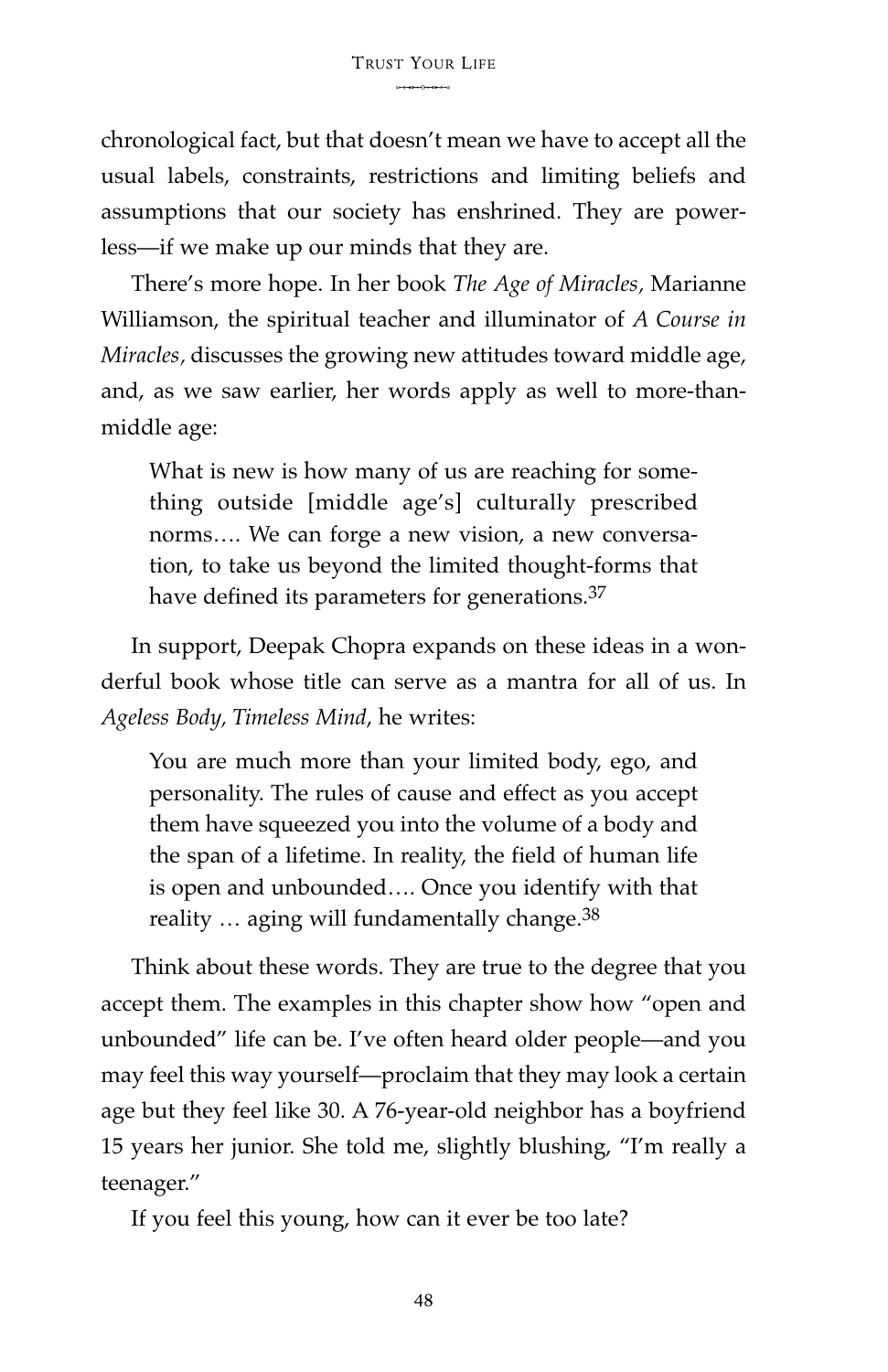Maybe you still feel it's too late, thinking about choices and changes you had. Read Martha Smock again:

The old saying that opportunity knocks only once has been disproved again and again by people who have risen to make a new life, a new start. The opportunity that passed them by or that they passed by was not the only one.

There are always undreamed-of opportunities before us. There are always new paths and new doors opening before  $us.39$ 

Smock suggests how we can activate this new conviction:

Rather than sitting back and thinking, "It is too late for me now; it is too late for my life to change; it is too late for me to be the successful person I dreamed of being," say to yourself: "It is never too late for God. There is always a way, there is always the power in me to begin again."40

#### **Choices: Your Past Again**

We've all made wrong choices. Admit them. I only recently stopped kicking myself for choosing an agent among several who showed interest in an early nonfiction book of mine. The one I chose was about to retire, and she couldn't or didn't want to put her best efforts into my book. Her head and heart were already out the door. I had to remember that I was acting out of my best knowledge and capability at the time, not to mention receiving the great ego boost I needed.

Similarly for you, whatever the situations you've been in. You made the best choices you could, given where you were. Accept this. Reaffirm also that your choices during those times *were* in divine order. Review your "Divine Order List" from Chapter 1 and think about it again. You may want to write a new list from a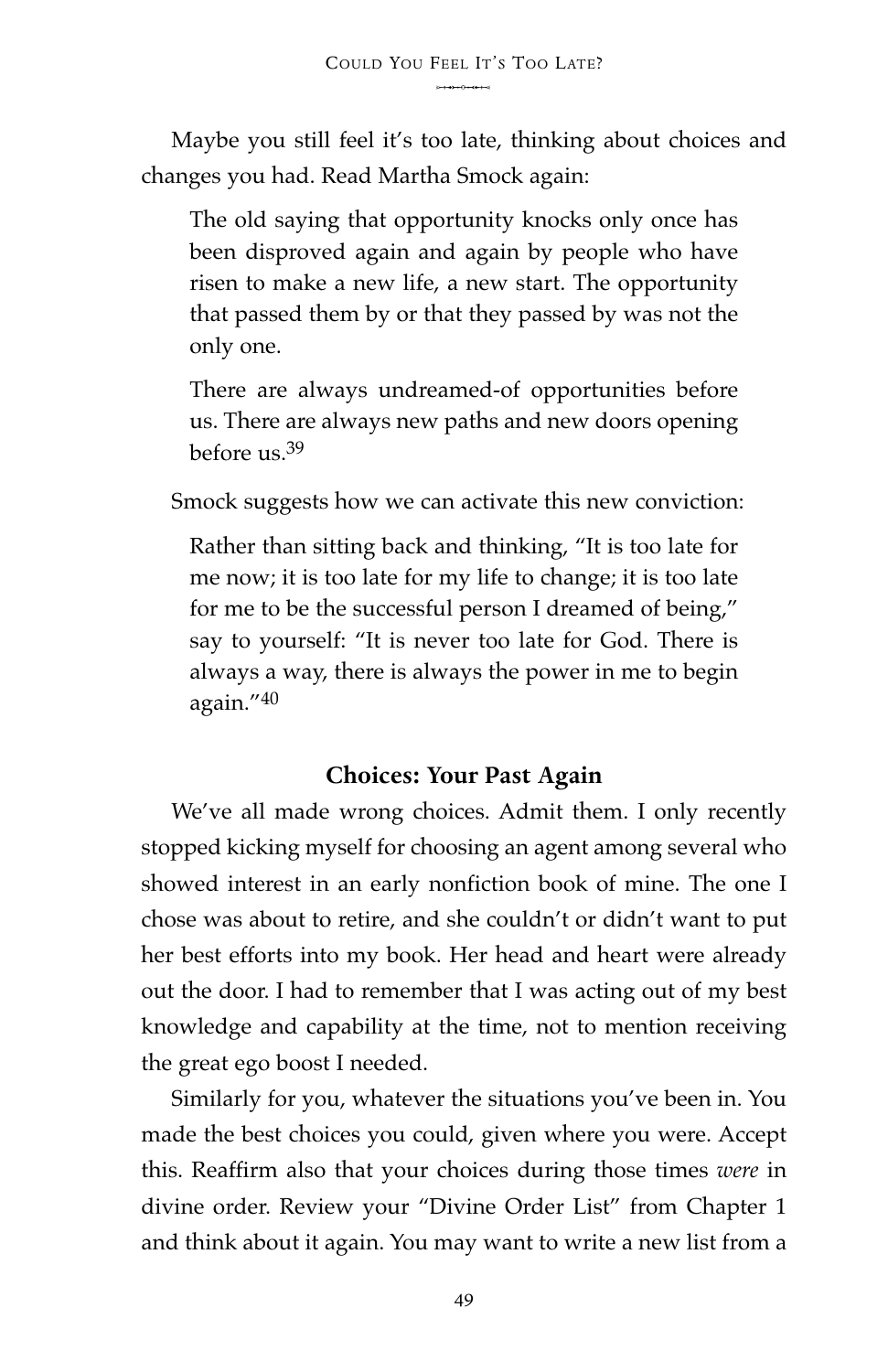larger perspective and greater understanding. As Eckhart Tolle says in *The Power of Now,* "I have little use for the past and rarely think about it."41 Good advice.

Look at when Belva Plain and Jessie Foveaux started their novels. Look at Bill Weinacht, and the many others who used their experiences, difficult as they may have been, toward their life's Dream. Instead of rejecting your past, forgive yourself, thank yourself for having your past, and embrace it.

# **Your** *But* **List**

"Sure, sure," I can hear you saying. Are you just trying to please me? Are you really intoning any of these excuses or similar ones?

But I couldn't! I'm too …

- Old
- Tired
- Sick
- Weak
- Set in my ways
- Busy
- Overwhelmed
- Disorganized
- Undisciplined
- Overobligated
- Hopeless
- Rusty, mentally and physically
- Lazy
- Uneducated
- Stupid
- Timid
- Fat
- Thin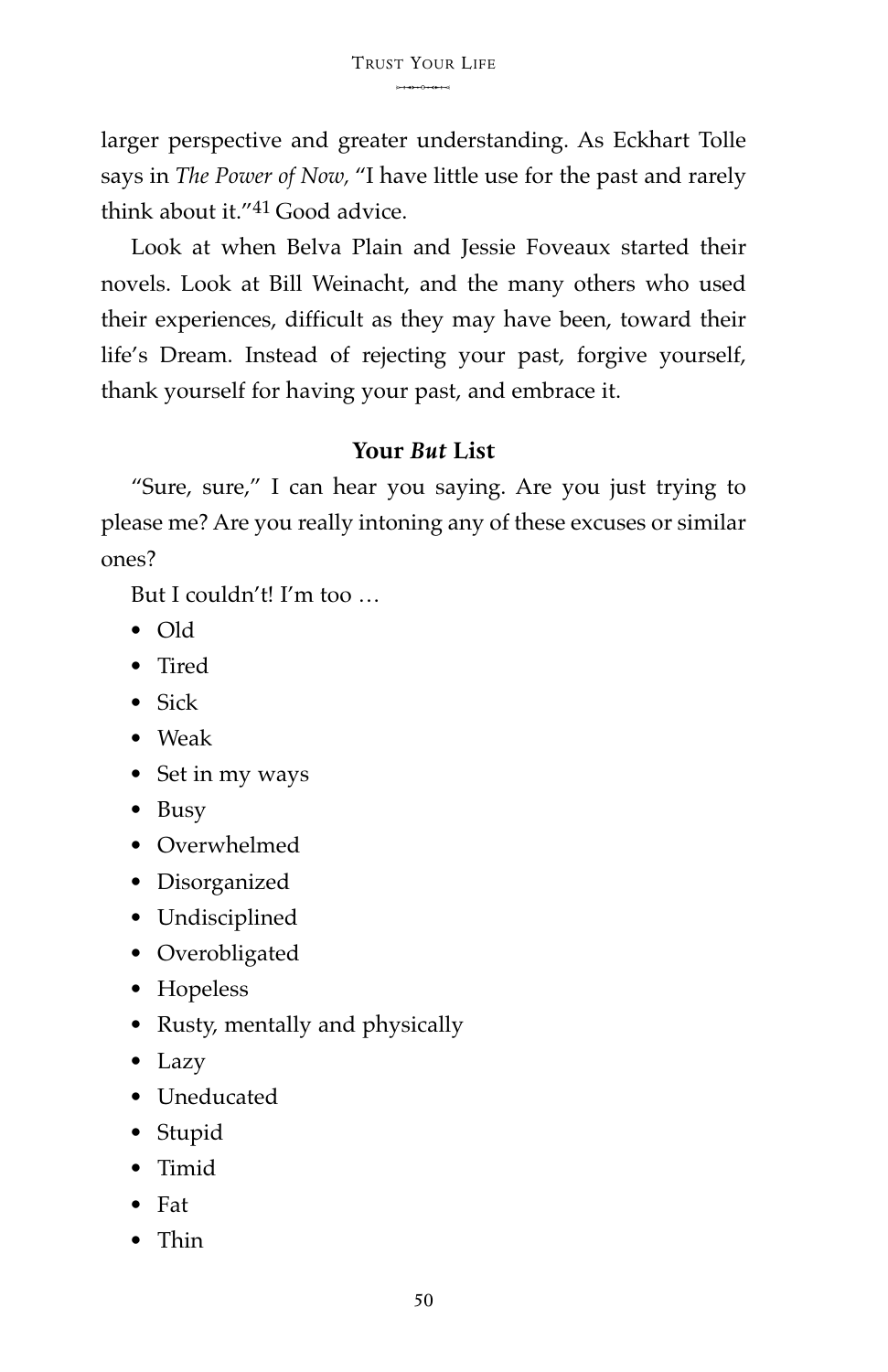- Ugly
- Afraid
- Poor
- Far behind …

Look at all the "late bloomers" in this chapter. Choose again. Think again.

Tiptoe into a couple of your Dream choices, or maybe the one big one you've kept buried or hidden all this time. Maybe you know your choices already or need to stop and think a little. That's fine.

The internationally known pastor Robert Schuller, who originated "possibility thinking," asks, "What Dreams would you be setting for yourself if you knew you could not fail?"42

Schuller doesn't stop you from answering this question by asking about your age, your physical condition, what's in your bank account, or how gray your hair is.

Focus on your choices. Calm down and reconnect with yourself. If you need to, go back to your childhood or adolescent self, the one who felt, and knew, that life is endless and exciting, and that all possibilities exist.

Make a list of your Dreams now.

No one has to see this list but you. No one else will laugh or dismiss your ideas or say, "At *your* age? Get out!"

## **Dreams at Which I Cannot Fail**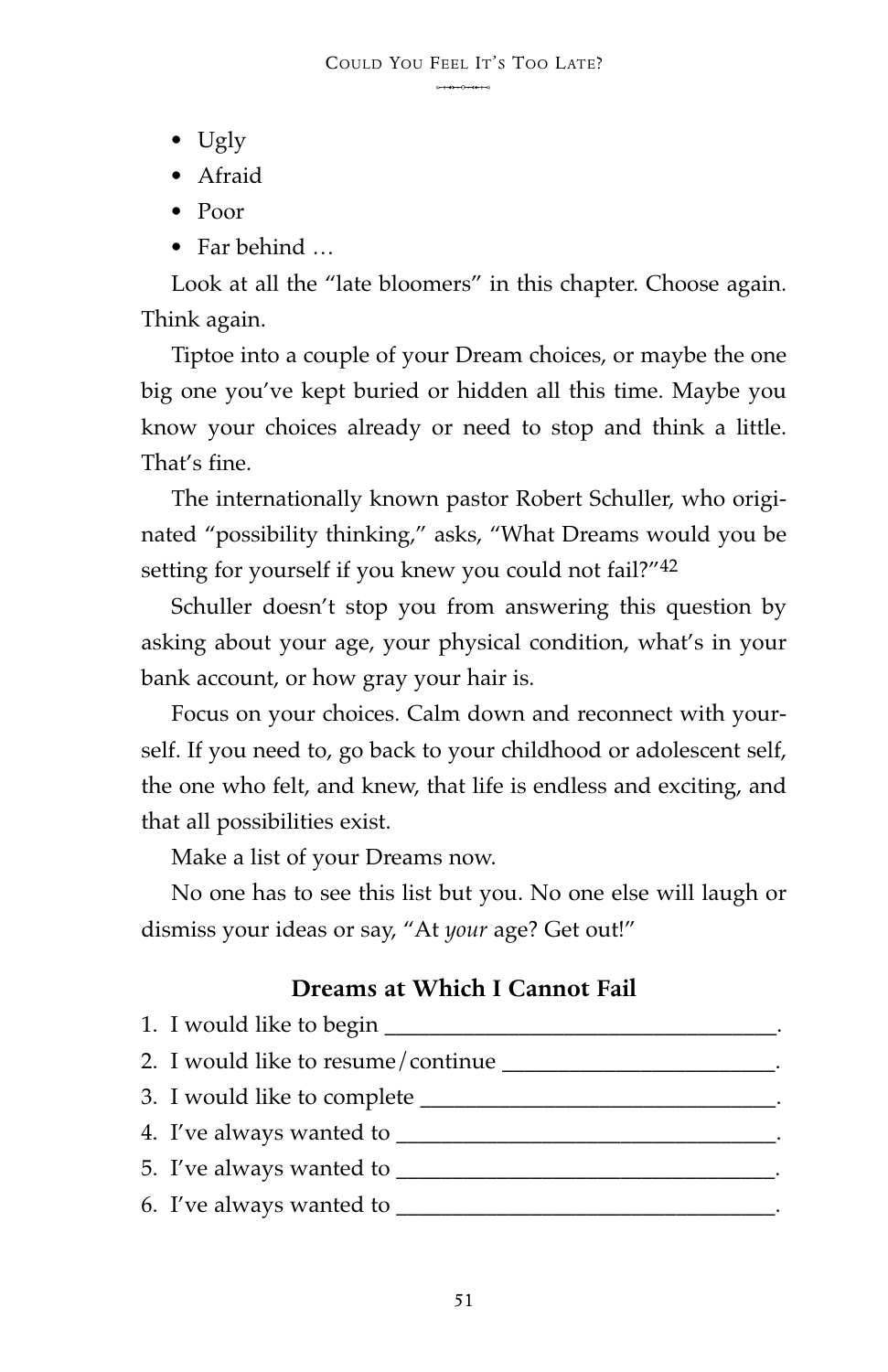Maybe this list doesn't cover everything you want to say. No reason to feel limited by it. Once you start writing, you may find that many more ideas, thoughts and buried Dreams start floating up. Get down as many possibilities as you wish.

Because you're recording these Dreams doesn't mean you will, or must, carry them out or complete everything. Rather, writing the list opens you up to the unrestrained, unbound, limitless choices you do have.

The list may reawaken interests and passions you've forgotten or long hidden and pretended they don't matter to you anymore. Still, I bet they've festered under the surface of your daily life, satisfaction and even accomplishments. They hang onto you like a low-grade cold, which you can't quite rid yourself of, even if you think you want to.

There's a corner in our minds, dark and dim and dusty. We cordon it off because we don't want to visit it. This is the dungeonlike place where most of us have locked away that early Dream or desire. It's well-guarded by wardens who never seem to retire, named Shouldn't , Can't, and Would Never.

This dungeon place is hardy, a place that buries your desires and magnifies your self-disparagements. Your Dream has survived all the tortures you've subjected it to, the mental deprivation, starvation of interest and attention, attempts at suffocation, lack of the sunlight of motivation, and denial of its very reality.

In spite of every torture devised to break your Dream, it has survived. No matter how we try to destroy it, the Dream doesn't vanish; from that mind-dungeon, it nags and nags at you.

Tom, whom you met earlier, finally faced his emaciated Dream after his retirement as director of a large museum. He asked me to help him restore it to perfect health, and as we cleared out his self-condemnations, we worked out his daily painting schedule.

52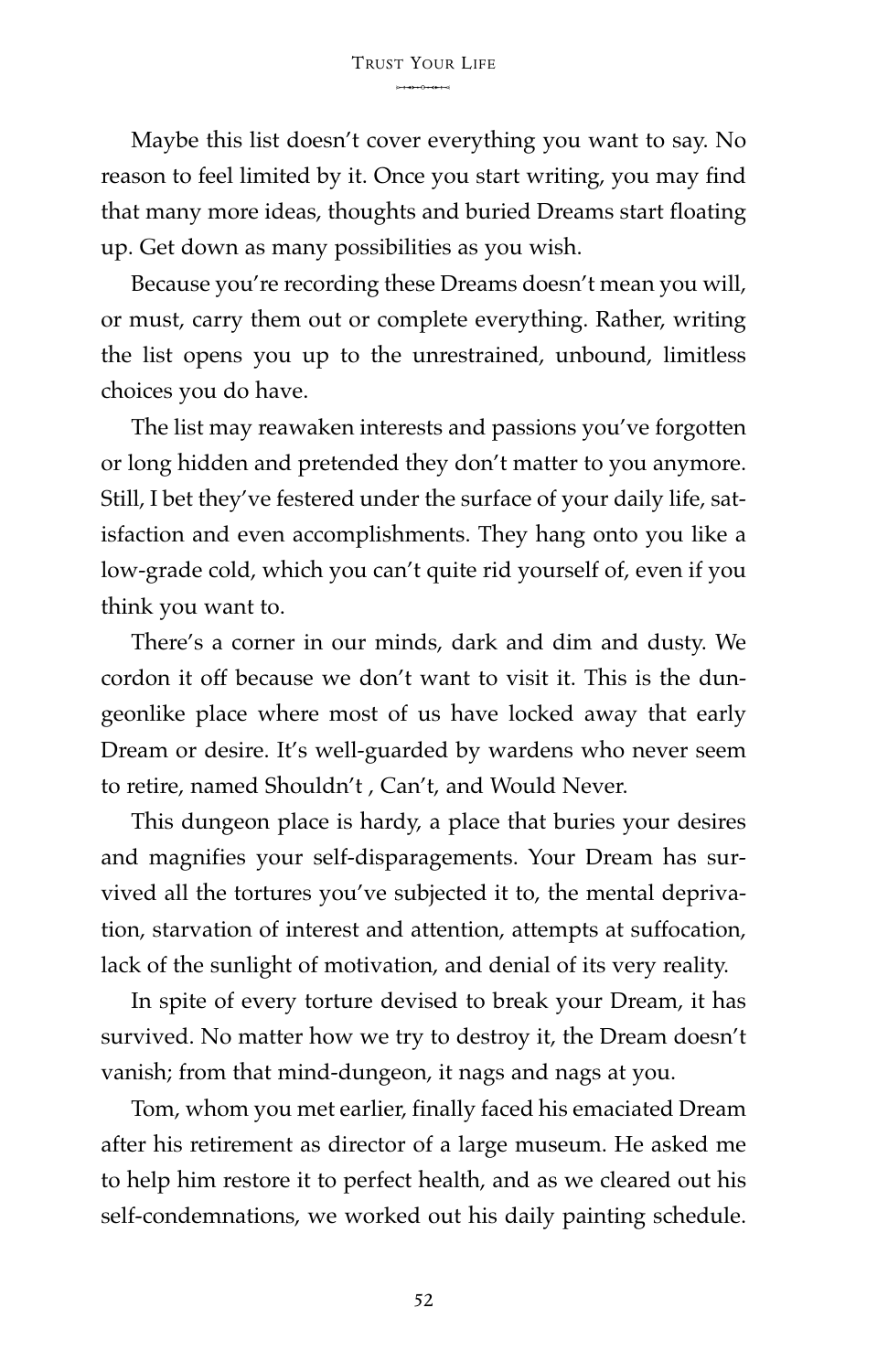Recently, with great pride, he showed me a painting he'd just completed.

"Only took me 40 years," he beamed.

Don't be afraid to unlock your Dreams. They're with you and in you. The sooner you let them out of that dank dungeon, the sooner they'll be ready to give you what you've wanted all this lifelong time.

Do I hear another set of "Buts" surfacing? "I'll never catch up. There's too much to learn. Too much has happened. I can't master everything I need in the time left."

Well, sorry to undercut all those excuses. They're only fear cropping up, masquerading as rationality. Swallow hard and ignore the fear. The great and surprisingly good news is this: as you muster the courage to unleash and enunciate the Dreams you've been harboring, your Inner Self responds instantly.

In his book aptly titled *Do It! Let's Get Off Our Buts,* which I quoted from earlier, Peter McWilliams wisely tells us, "Your goalfulfillment system is working all the time—pulling experiences, lessons, information and people to help you fulfill your Dream."43

Sounds suspiciously like divine order, right?

Right. Well, trust it. And trust yourself. In later chapters, I'll lead you step by step toward making your Dream a reality. Command those barking fears to silence. Stop them from permeating your mind and outlook. Start repeating the real truth about yourself and your life. Follow these Divine Orders.

#### **Divine Orders**

- A divine order is at work, enabling my life to unfold in ways that are beyond my greatest expectations.
- I know what to do to meet my responsibilities to family, friends and my job and still pursue my own special interests.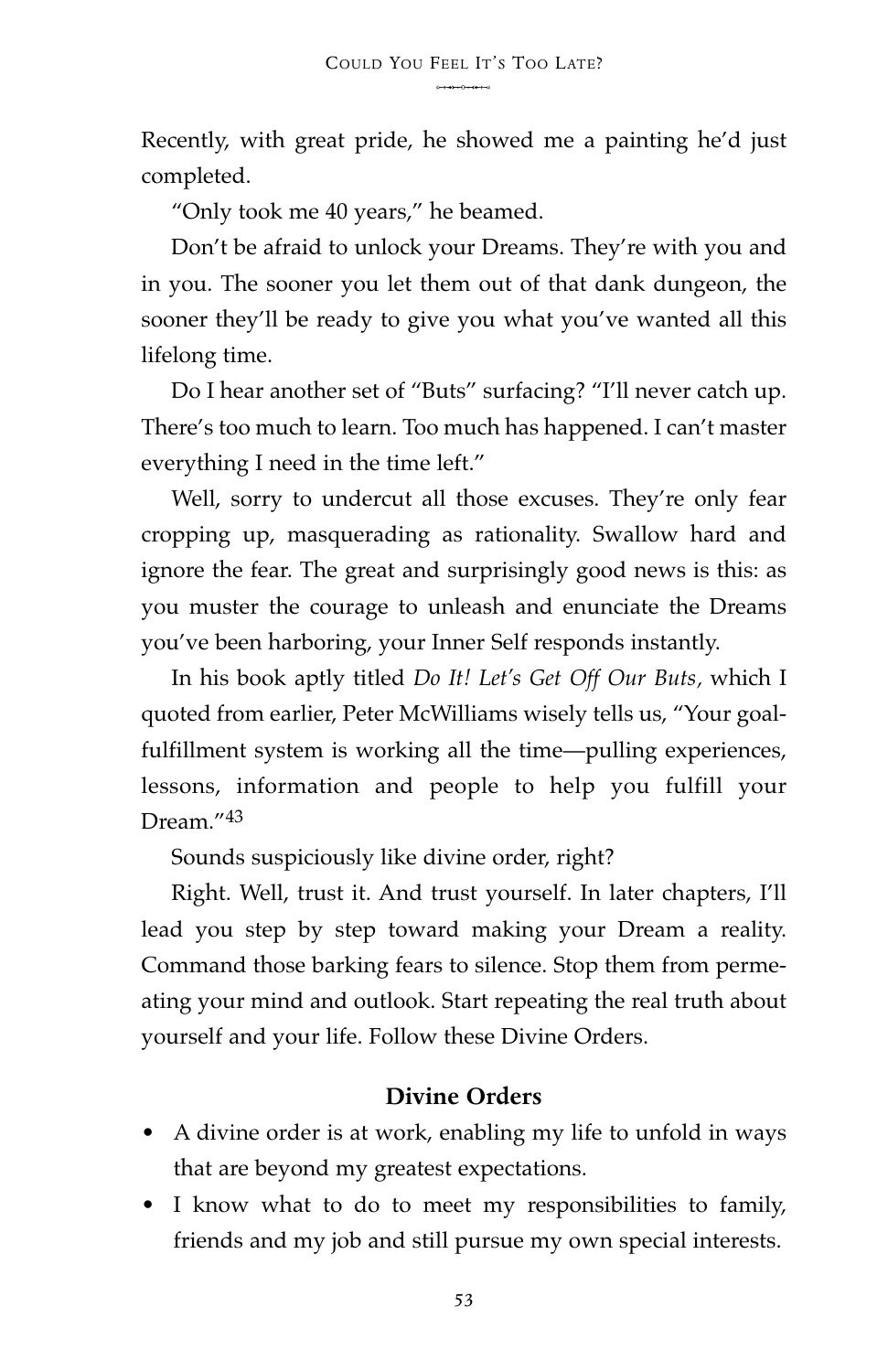- God is preparing my way as divine order moves through my life and circumstances.
- Order is restored where there seemed to be chaos.
- Hope is revealed where there seemed to be none.
- Because the order of God is always active, I am blessed by divine order every day.44
- If you need more bolstering, read—and believe—what *A Course in Miracles* tells us: "Your passage through time and space is not at random. You cannot but be in the right place at the right time."45

Think again of Belva Plain starting out at age 59. Were her children's questions not divine order? Did she need to master the wild, intimidating and endless gadgetry of the electronic revolution to write her 20-some novels? No. All she needed was the decision, her lifetime of experiences—which she already had and a case of yellow pads and pens that her granddaughter could buy at the local Office Depot.

Is it too late? You know the answer. It's never too late to rewrite, revise and reframe your life.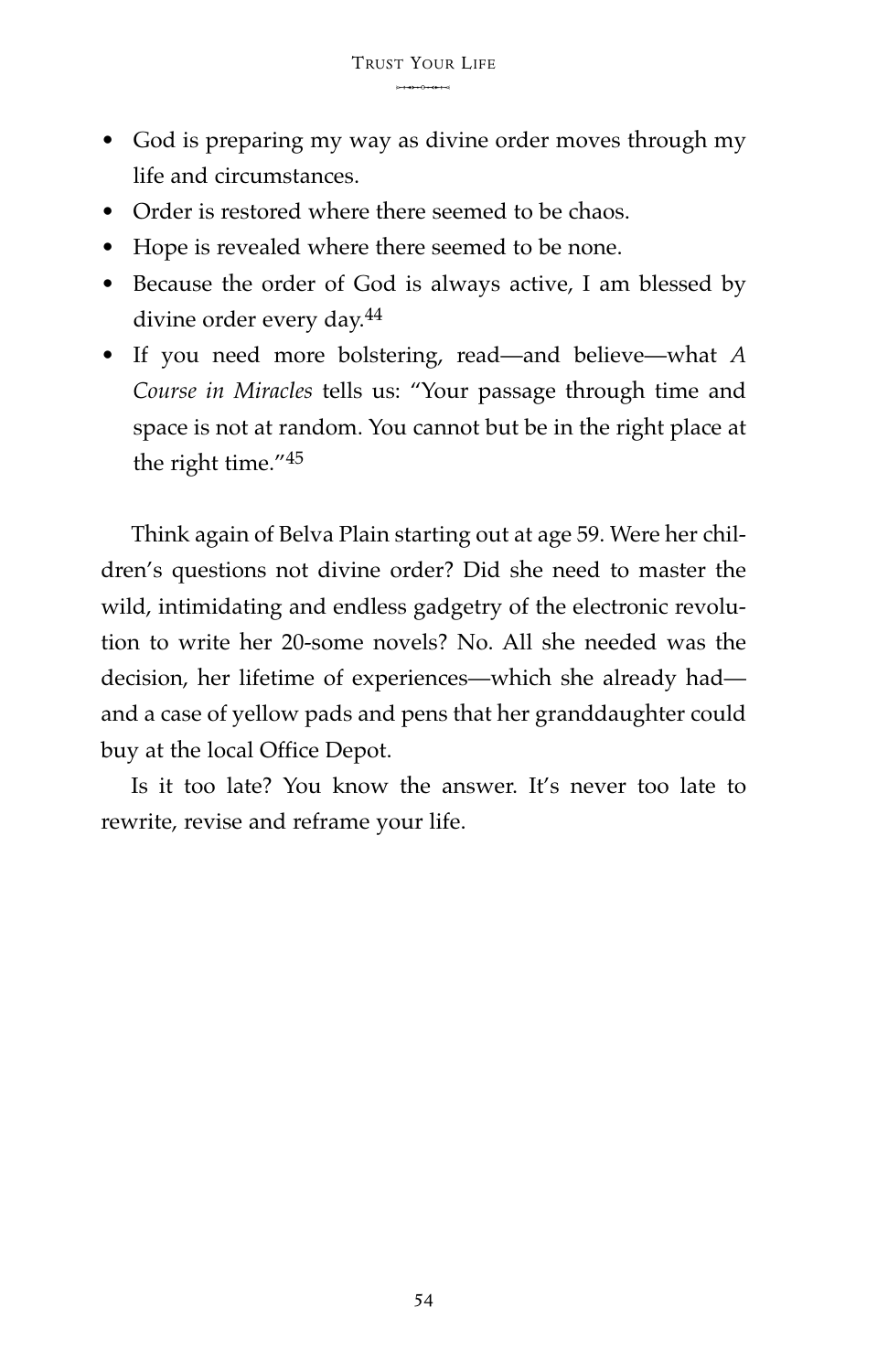- 4 Martha Smock, "No Other Way," *Fear Not! Messages of Assurance* (Unity Village, MO: Unity Books, ©1986, 1997), 22-29.
- 5 Hugh Prather, "Rev. Hugh's Homilies: The Ego-Addicted Dream," *The Holy Encounter* (September/October 2004), 13.
- 6 James Allen, *As a Man Thinketh* (Marina Del Rey, CA: DeVorss, 1988), 13. Originally published 1902.
- 7 Ken Keyes, *Handbook to Higher Consciousness* (Berkeley, CA: Living Love Center, 1974), 77.
- 8 *Daily Word,* March 29, 1991: 43.
- 9 Catherine Ponder, *Pray and Grow Rich* (West Nyack, NY: Parker, 1982), 92.

# **Chapter 2**

- 1 Barbara M. Newman and Philip R. Newman, *Development Through Life: A Psychosocial Approach* (Belmont, CA: Wadsworth Cengage, 2008), 604.
- 2 Newman and Newman, 604.
- 3 Matt Schudel, "Twilight Picasso," *Fort Lauderdale Sun-Sentinel*, January 28, 2001, 3D.
- 4 Marvin Glassman, "Randall at His Peak," *Boomer Times and Senior Life* 14.7 (2003): 37. Judith Newman, "The Odd Couple," *Marie Claire,* July 2008. http://www.marieclaire.com/sex-love/relationship-issues/ articles/tony-randall-wife.
- 5 Terry, 4.
- 6 McNeil-Lehrer Report, Interview with Gordon Parks, interviewed on McNeil-Lehrer Report, PBS-TV, January 7, 1998.
- 7 Elisa Turner, "His Weapon Against Poverty, Racism was a \$7.50 Camera," *Miami Herald*, November 7, 1999, 5M, 7M.
- 8 "Ageless Vitality," *Delicious! Magazine,* May/June 1992, 12.
- 9 Alison Flood, "Little-known 90-year-old wins \$100,000 poetry award," *Guardian* (UK), April 15, 2010. http://www.guardian.co.uk/books/ 2010/apr/15/90-year-old-100000-poetry-award.
- 10 Errol Louis, "Janet Wolfe, 95, Keeps NYCHA Orchestra Humming Along," *New York Daily News*, February 3, 2010. http://www. nydailynews.com/opinnions/2010/02/03/2010-02-03.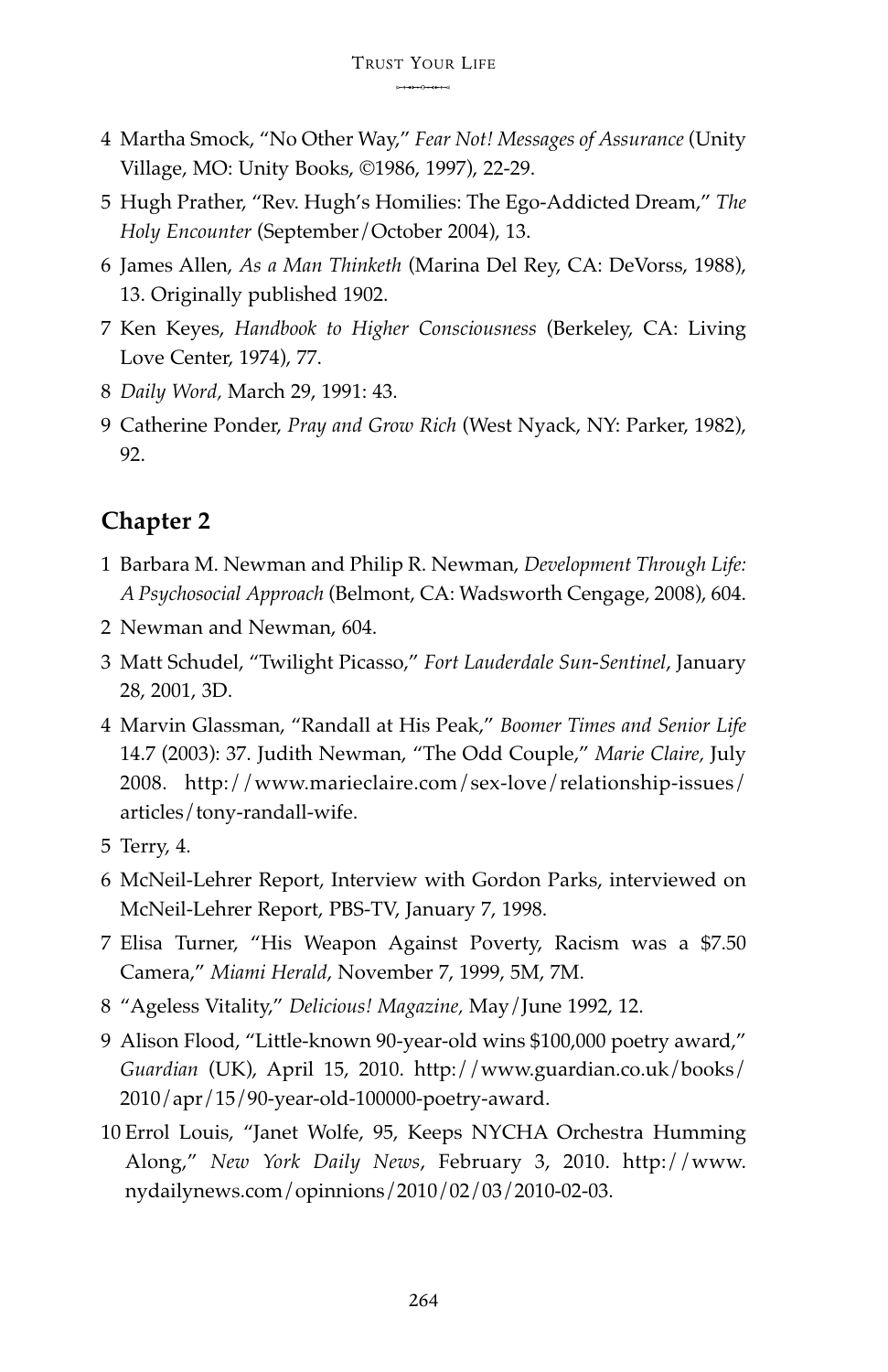- 11 Prill Boyle, "It's Never Too Late to Follow Your Dreams," *Third Age*, May 19, 2010. http://www.thirdage.com/whats-next/its-never-toolate-to-follow-your-dreams. Robin Finn, "Painting at 99, With No Compromises," *New York Times,* October 26, 2010. http://www. nytimes.com/2010/10/27/nyregion/27artist.html?\_src=1&ref=robin \_finnmv&ref=nyregion.
- 12 Lee Bergquist, *Second Wind: The Rise of the Ageless Athlete* (Champaign, IL: Human Kinetics, 2009).
- 13 David Robson, "An Interview With Bodybuilding Legend Ed Corney," *Body Building.com.* http://www.bodybuilding.com/fun/ drobson247.htm.
- 14 Stuart Elliot, "Looking Back Can Help You Plan Your Future," *Evansville Courier and PressRedding Record Searchlight,* January 6, 2007. http://www.redding.com/news/2007/jan/06/looking-backcan-help-you-plan-your-future/.
- 15 Humberto Cruz and Georgina Cruz, "Life in a Nursing Home: Retiree's Column Opens Eyes," *Fort Lauderdale Sun-Sentinel*, August 8, 2004, 5D.
- 16 Connie Goldman and Richard Mahler, *Secrets of Becoming a Late Bloomer: Staying Creative, Aware, and Involved in Midlife and Beyond* (Minneapolis, MN: Fairview Press, 2007), xi.
- 17 Robert Kraus, *Leo the Late Bloomer* (New York: Windmill/ HarperCollins, 1998), 20, 26.
- 18 Gill, Table of Contents, 6-7.
- 19 Gill, 10-11.
- 20 Gill, 11.
- 21 Gill, 11.
- 22 Kathleen Kernicky, "Still on Track," *Fort Lauderdale Sun-Sentinel*, February 4, 2001, 3E. Dennis McCarthy, "Getting Their Lives on Track After Heart Surgery, Four Men Run Race for Survival," *Los Angeles Daily News,* March 6, 2005. http://www.thefreelibrary.com/GET-TING+THEIR+LIVES+ON+TRACK+AFTER+HEART+SURGERY%2 c+FOUR+MEN+RUN+RACE+...-a0129927959.
- 23 Webster Schott, "Children of Sorrow," *New York Times Book Review*, September 30, 1990, 35. "Belva Plain: Author Bio," www.random house.com, http://www.randomhouse.com/features/belvaplain/ author.html. Elsa Dixler, "Belva Plain, Novelist of Jewish-American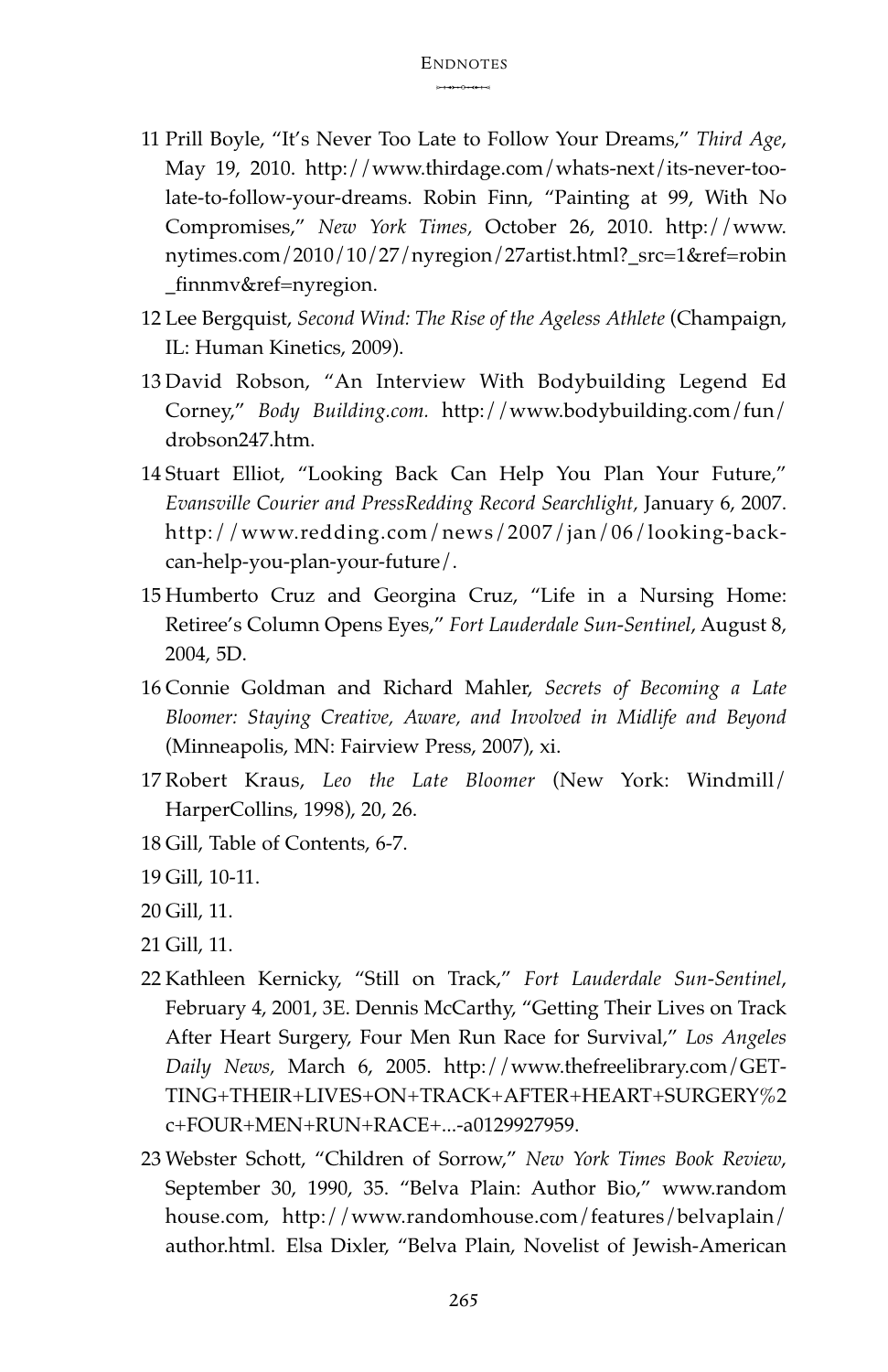Life, Dies at 95." *New York Times,* October 17, 2010. http://www.nytimes.com/2010/10/18/books/18plain.html.

- 24 "Winners and Losers." *Time Magazine* 149.13 (1997): 23. "Milestones," *Time Magazine* 154.19 (1999), 33.
- 25 Betsy Blaney, "'Red' Rountree: Bank Robber Launched Crime Career at 86," *Boston Globe,* November 23, 2004. http://www.boston.com/ news/globe/obituaries/articles/2004/11/23/red\_rountree\_bank\_ robber\_launchedcrime\_ career\_at\_86/.
- 26 Jenna Goudreau, "How to Live to Be 101," *Forbes*, June 8, 2010. http://www.forbes.com/2010/06/08/healthy-living-aging-live-tobe-101-forbes-woman-well-being-longevity.html.
- 27 Caryl Stern, "Who Is Old?" *Parade (Miami Herald)*, January 21, 1996, 4- 5.
- 28 Thomas T. Perls and Margery Hutter Silver, *Living to 100: Lessons in Living to Your Maximum Potential at Any Age* (New York: Perseus Books, 2000). Glenn Plaskin, "Hope, Health, and Happiness: Secrets of the Centenarians," *Family Circle,* September 2, 2003, 97, 98, 100-103.
- 29 Stern, 5.
- 30 Noelle Sterne, "David Johnson: Spotlight." *Black and White Magazine* 9.53 (2007): 76-79. Noelle Sterne, "Octogenarian Photographer Extraordinaire," *Apogee Photography Magazine,* December 14, 2009. http://www.apogeephoto.com/dec2009/nsterne122009.shtml.
- 31 Julia Cameron, *The Artist's Way: Meeting Your Creative Myths and Monsters,* audiotape (Boulder, CO: Sounds True Recordings, 1993).
- 32 Perls and Silver, xiii.
- 33 John Milton, *Paradise Lost: An Authoritative Text, Backgrounds and Sources, Criticism* (New York: W. W. Norton, 1993), 393.
- 34 Milton, *Paradise Lost,* 393, 676-77.
- 35 Martha Smock, "It Is Never Too Late," *Always in God's Presence: Stories of Answered Prayer* (Unity Village, MO: Silent Unity, 2003), 5-7.
- 36 Robert H. Schuller, *Hour of Power*, August 31, 2003.
- 37 Marianne Williamson, *The Age of Miracles: Embracing the New Midlife* (Carlsbad, CA: Hay House, 2008), x. For those unfamiliar with *A Course in Miracles,* Williamson describes it this way: "The *Course* is a self-study program of spiritual psychotherapy contained in three books. It is not a religion, but rather, a psychological mind-training